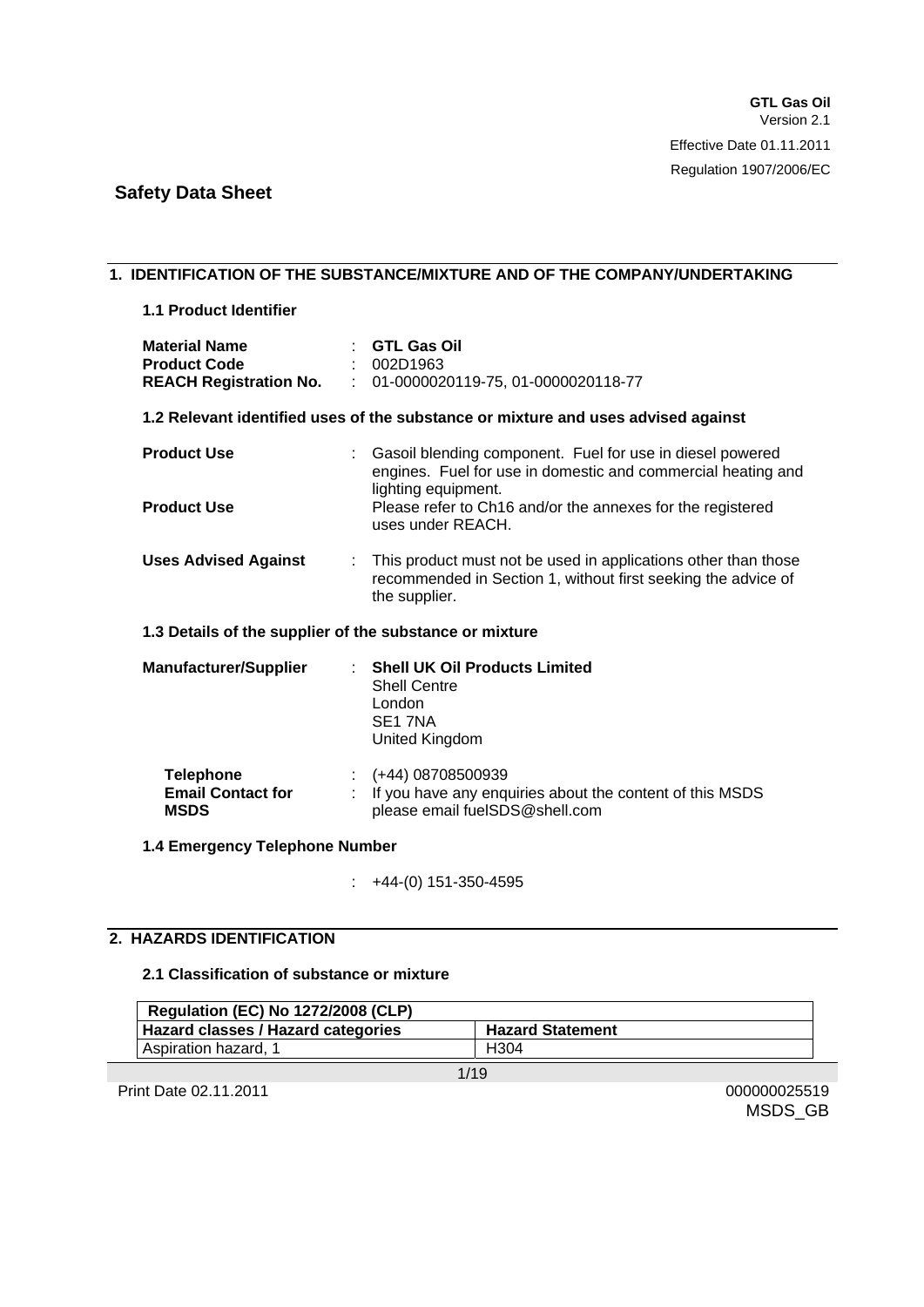|                                                                                  | $\sim$ $\sim$<br>lubb<br>- |
|----------------------------------------------------------------------------------|----------------------------|
| Flam.<br>:ategory<br>mable.<br>liat<br>uıds<br>$\overline{\phantom{a}}$<br>sacoa | <br>.                      |

| 67/548/EEC or 1999/45/EC      |             |
|-------------------------------|-------------|
| <b>Hazard Characteristics</b> | R-phrase(s) |
| Harmful.                      | R65: R66    |

Classification triggering components : Contains Distillates (Fischer - Tropsch), C8-26 - branched and linear.

### **2.2 Label Elements**

### **Labeling according to Regulation (EC) No 1272/2008**

**Symbol(s)** :



| <b>CLP Hazard Statements</b>        | : PHYSICAL HAZARDS:<br>H226: Flammable liquid and vapor.                                                                                                           |
|-------------------------------------|--------------------------------------------------------------------------------------------------------------------------------------------------------------------|
|                                     | <b>HEALTH HAZARDS:</b><br>H304: May be fatal if swallowed and enters airways.                                                                                      |
|                                     | EUH066: Repeated exposure may cause skin dryness or<br>cracking.                                                                                                   |
|                                     | ENVIRONMENTAL HAZARDS:<br>Not classified as environmental hazard according to CLP<br>criteria.                                                                     |
| <b>CLP Precautionary statements</b> |                                                                                                                                                                    |
| <b>Prevention</b><br>÷.             | P210: Keep away from heat/sparks/open flames/hot surfaces. -<br>No smoking.<br>P280: Wear protective gloves/protective clothing/eye<br>protection/face protection. |
| <b>Response</b>                     | : P301+P310: IF SWALLOWED: Immediately call a POISON                                                                                                               |
|                                     | 2/19                                                                                                                                                               |
| Print Date 02.11.2011               | 000000025519                                                                                                                                                       |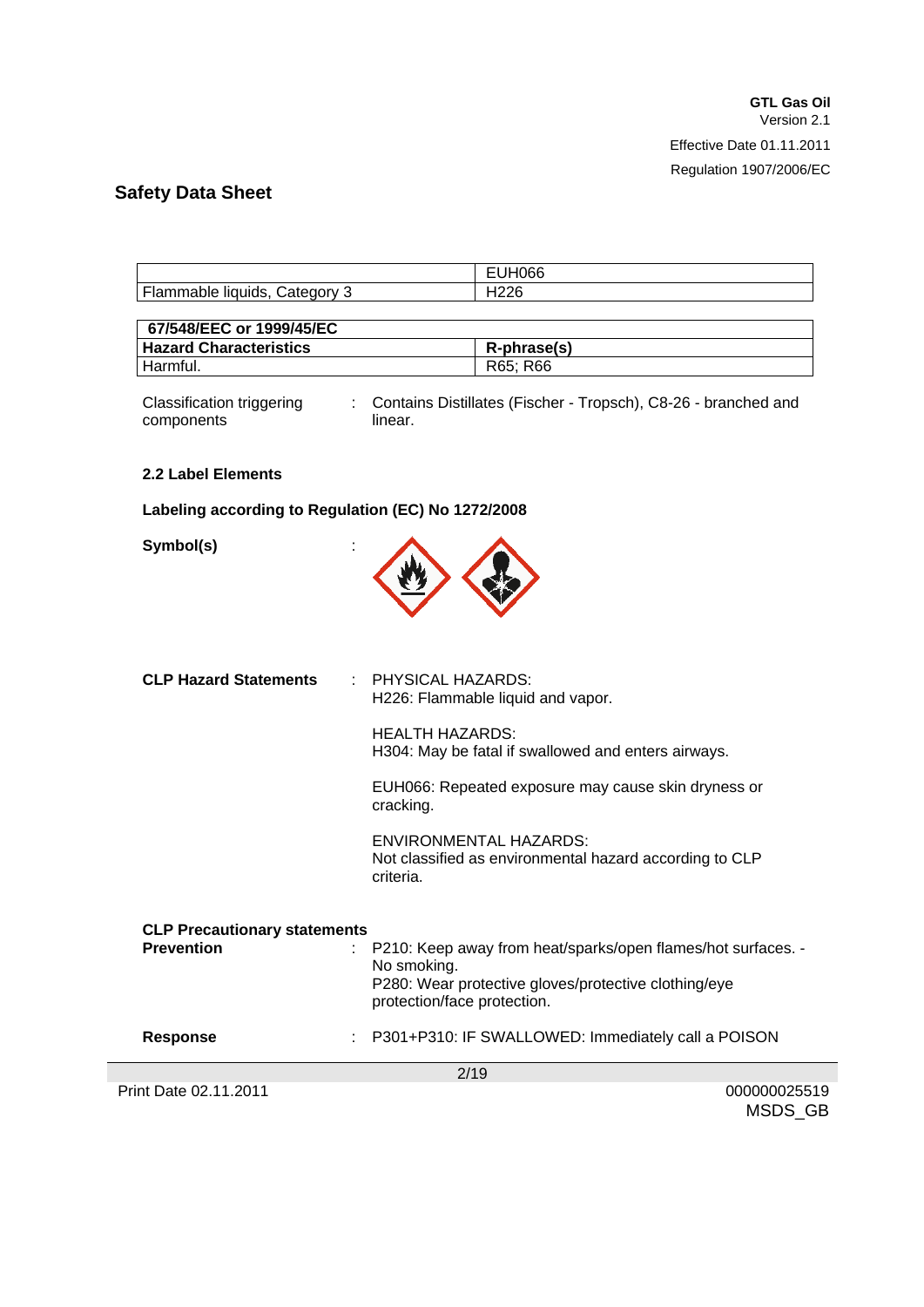|                 | CENTER or doctor/physician.<br>P331: Do NOT induce vomiting.                                                                              |
|-----------------|-------------------------------------------------------------------------------------------------------------------------------------------|
| <b>Storage</b>  | : P403+P235: Store in a well-ventilated place. Keep cool.                                                                                 |
| <b>Disposal</b> | : P501: Dispose of contents and container to appropriate waste<br>site or reclaimer in accordance with local and national<br>regulations. |

### **Labeling according to Directive 1999/45/EC/67/548/EEC**

| <b>EC Symbols</b>                                  | Xn Harmful.                                                                                                                                                                                                                                                                                                                                                                       |
|----------------------------------------------------|-----------------------------------------------------------------------------------------------------------------------------------------------------------------------------------------------------------------------------------------------------------------------------------------------------------------------------------------------------------------------------------|
| <b>EC Classification</b><br><b>EC Risk Phrases</b> | Harmful.<br>R65 Harmful: May cause lung damage if swallowed.<br>R66 Repeated exposure may cause skin dryness or cracking.                                                                                                                                                                                                                                                         |
| <b>EC Safety Phrases</b>                           | S2 Keep out of the reach of children.<br>S24 Avoid contact with skin.<br>S36/37 Wear suitable protective clothing and gloves.<br>S62 If swallowed, do not induce vomiting: seek medical advice<br>immediately and show this container or label.                                                                                                                                   |
| 2.3 Other Hazards                                  |                                                                                                                                                                                                                                                                                                                                                                                   |
| <b>Health Hazards</b>                              | Slightly irritating to respiratory system.<br>Breathing of high vapour concentrations may cause central<br>nervous system (CNS) depression resulting in dizziness, light-<br>headedness, headache and nausea.<br>Repeated exposure may cause skin dryness or cracking.                                                                                                            |
| <b>Safety Hazards</b>                              | May ignite on surfaces at temperatures above auto-ignition<br>temperature. Vapour in the headspace of tanks and containers<br>may ignite and explode at temperatures exceeding auto-<br>ignition temperature, where vapour concentrations are within<br>the flammability range. Electrostatic charges may be generated<br>during pumping. Electrostatic discharge may cause fire. |
| <b>Other Information</b>                           | This product is intended for use in closed systems only.                                                                                                                                                                                                                                                                                                                          |
|                                                    | 3/19                                                                                                                                                                                                                                                                                                                                                                              |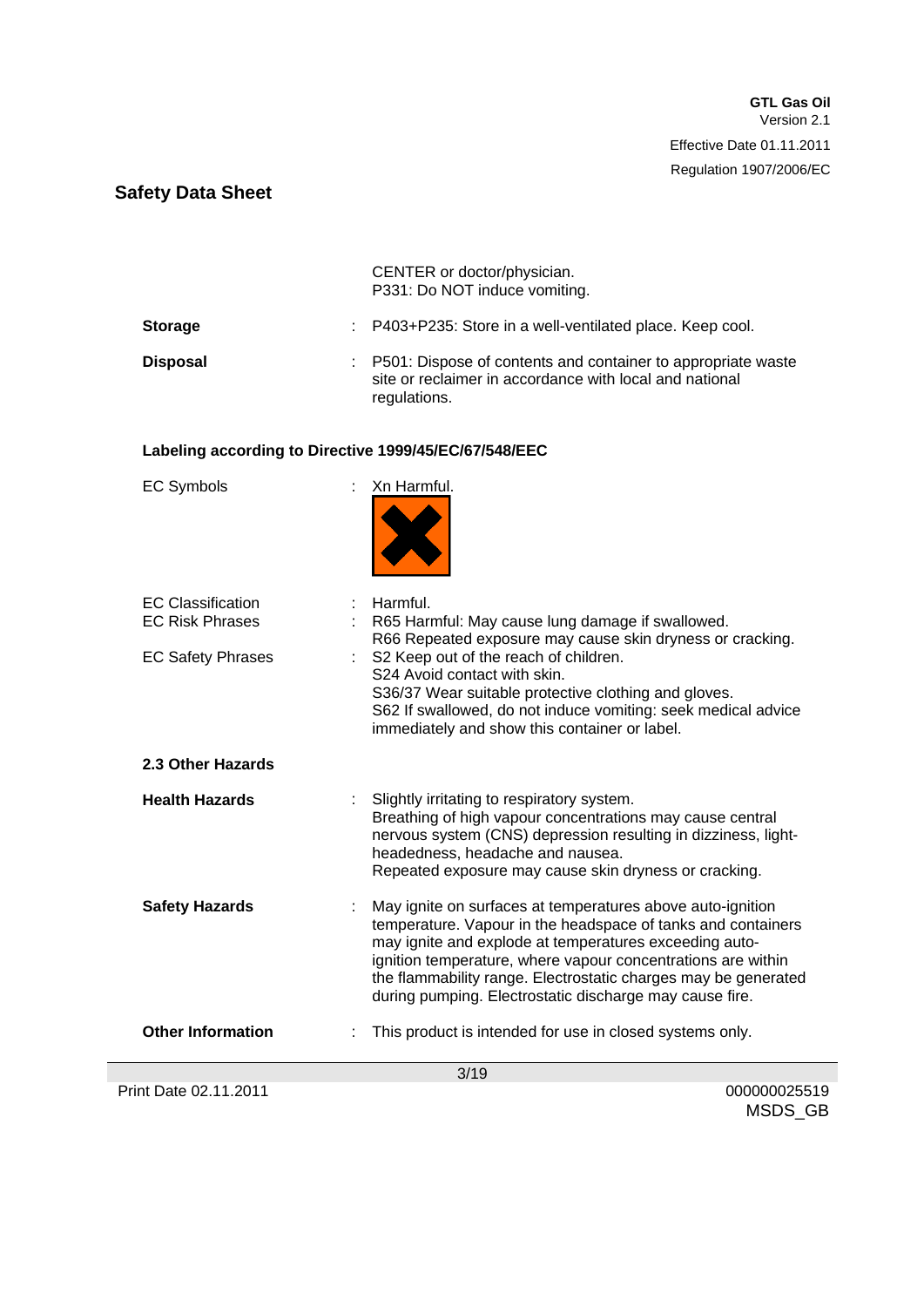### **3. COMPOSITION/INFORMATION ON INGREDIENTS**

| 3.1 Substance                  |                                                                                                                                                                                                                                                                                                                                                                                                                                                                                                                                                                       |
|--------------------------------|-----------------------------------------------------------------------------------------------------------------------------------------------------------------------------------------------------------------------------------------------------------------------------------------------------------------------------------------------------------------------------------------------------------------------------------------------------------------------------------------------------------------------------------------------------------------------|
| CAS No.                        | 848301-67-7                                                                                                                                                                                                                                                                                                                                                                                                                                                                                                                                                           |
| 3.2 Mixtures                   |                                                                                                                                                                                                                                                                                                                                                                                                                                                                                                                                                                       |
| <b>Preparation Description</b> | : A complex combination of hydrocarbons obtained from a<br>feedstock derived from the catalytic hydrogenation of carbon<br>monoxide (the Fischer - Tropsch Process), optionally followed<br>by one or more of the following processes: hydrotreatment,<br>hydroisomerisation, hydrocracking. It consists predominantly of<br>branched and linear aliphatic hydrocarons having carbon<br>numbers in the range of C8 to C26 and boiling in the range of<br>approximately 120C to 380C (248F to 716F).<br>Product is not a mixture according to regulation 1907/2006/EC. |

#### **Hazardous Components**

#### **Classification of components according to Regulation (EC) No 1272/2008**

| <b>Chemical Name</b>                                                    | <b>CAS No.</b> | <b>EINECS</b> | <b>REACH Registration</b><br>No. | Conc.                |
|-------------------------------------------------------------------------|----------------|---------------|----------------------------------|----------------------|
| Distillates (Fischer-<br>Tropsch) C8-26 -<br><b>Branched and Linear</b> | 848301-67-7    |               | 01-0000020118-77                 | $99.00 -$<br>100.00% |
| Distillates (Fischer-<br>Tropsch) C8-26 -<br><b>Branched and Linear</b> | 848301-67-7    |               | 01-0000020119-75                 | $99.00 -$<br>100.00% |

| <b>Chemical Name</b>         | <b>Hazard Class &amp; Category</b> | <b>Hazard Statement</b> |
|------------------------------|------------------------------------|-------------------------|
| <b>Distillates (Fischer-</b> | Flam. Liq., 3; Asp. Tox., 1;       | H226; H304; EUH066;     |
| Tropsch) C8-26 -             |                                    |                         |
| <b>Branched and Linear</b>   |                                    |                         |
| Distillates (Fischer-        | Flam. Liq., 3; Asp. Tox., 1;       | H226: H304: EUH066:     |
| Tropsch) C8-26 -             |                                    |                         |
| <b>Branched and Linear</b>   |                                    |                         |

### **Classification of components according to 67/548/EEC**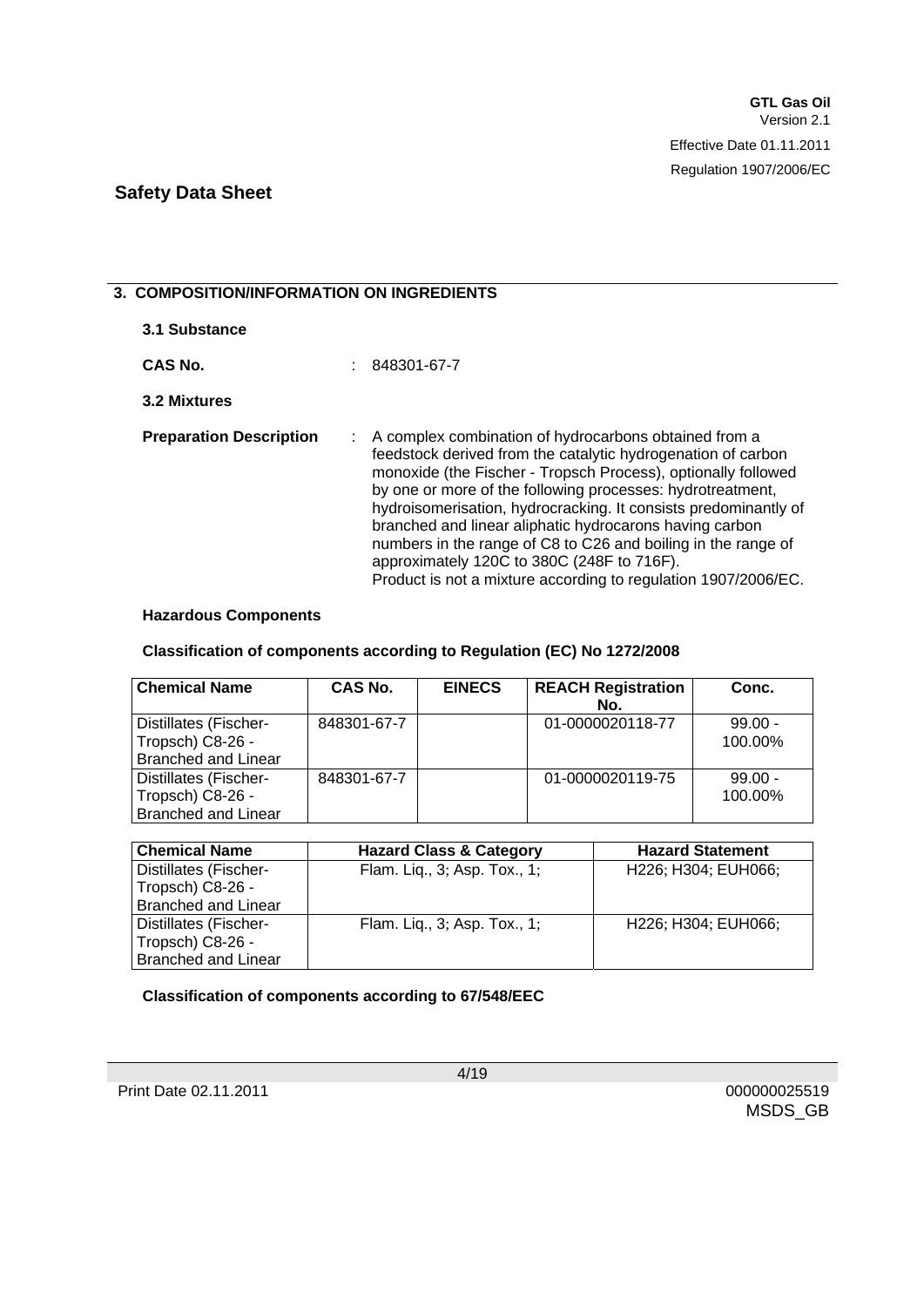| <b>Chemical Name</b>                                                          | CAS No.     | <b>EINECS</b> | <b>REACH</b><br><b>Registration</b><br>No. | Symbol(s) | R-phrase(s) | Conc.                |
|-------------------------------------------------------------------------------|-------------|---------------|--------------------------------------------|-----------|-------------|----------------------|
| <b>Distillates</b><br>(Fischer-<br>Tropsch) C8-26<br>- Branched and<br>Linear | 848301-67-7 |               | $01 -$<br>0000020118-<br>77                | Xn        | R65; R66    | $99.00 -$<br>100.00% |
| <b>Distillates</b><br>(Fischer-<br>Tropsch) C8-26<br>- Branched and<br>Linear | 848301-67-7 |               | $01 -$<br>0000020119-<br>75                | Xn        | R65; R66    | $99.00 -$<br>100.00% |

**Additional Information** : Distillates (Fischer-Tropsch) C8-26 - Branched and Linear ELINCS Nr 481-740-5.

Refer to chapter 16 for full text of EC R-phrases.

### **4. FIRST AID MEASURES**

#### **4.1 Description of First Aid Measures**

| <b>Inhalation</b>                                          | : Remove to fresh air. If rapid recovery does not occur, transport<br>to nearest medical facility for additional treatment.                                                                                                                                                                                                                                                                                                                        |
|------------------------------------------------------------|----------------------------------------------------------------------------------------------------------------------------------------------------------------------------------------------------------------------------------------------------------------------------------------------------------------------------------------------------------------------------------------------------------------------------------------------------|
| <b>Skin Contact</b>                                        | Remove contaminated clothing. Immediately flush skin with<br>large amounts of water for at least 15 minutes, and follow by<br>washing with soap and water if available. If redness, swelling,<br>pain and/or blisters occur, transport to the nearest medical<br>facility for additional treatment.                                                                                                                                                |
| <b>Eye Contact</b>                                         | : Flush eye with copious quantities of water. If persistent<br>irritation occurs, obtain medical attention.                                                                                                                                                                                                                                                                                                                                        |
| Ingestion                                                  | : If swallowed, do not induce vomiting: transport to nearest<br>medical facility for additional treatment. If vomiting occurs<br>spontaneously, keep head below hips to prevent aspiration. If<br>any of the following delayed signs and symptoms appear within<br>the next 6 hours, transport to the nearest medical facility: fever<br>greater than 101° F (38.3°C), shortness of breath, chest<br>congestion or continued coughing or wheezing. |
| 4.2 Most important<br>symptoms/effects, acute<br>& delayed | If material enters lungs, signs and symptoms may include<br>coughing, choking, wheezing, difficulty in breathing, chest<br>congestion, shortness of breath, and/or fever. The onset of<br>respiratory symptoms may be delayed for several hours after<br>exposure.                                                                                                                                                                                 |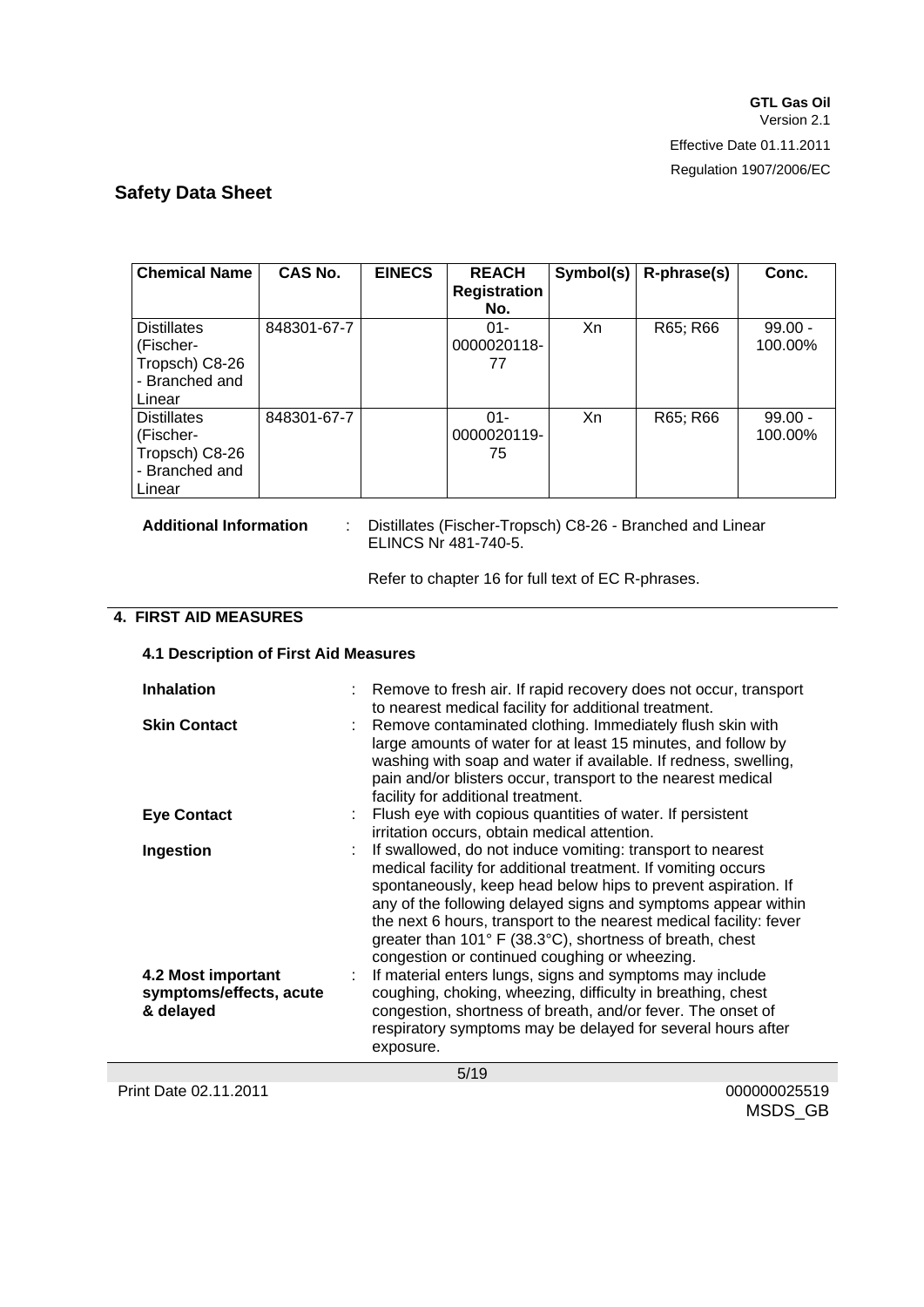**GTL Gas Oil** Version 2.1 Effective Date 01.11.2011 Regulation 1907/2006/EC

### **Safety Data Sheet**

**4.3 Indication of immediate medical attention and special treatment needed**

 Defatting dermatitis signs and symptoms may include a burning sensation and/or a dried/cracked appearance. : Treat symptomatically.

### **5. FIRE FIGHTING MEASURES**

Clear fire area of all non-emergency personnel.

| 5.1 Extinguishing Media<br><b>Unsuitable Extinguishing</b>  |   | : Foam, water spray or fog. Dry chemical powder, carbon<br>dioxide, sand or earth may be used for small fires only.<br>: Do not use water in a jet.                                                                                                                                                                                                                                                         |
|-------------------------------------------------------------|---|-------------------------------------------------------------------------------------------------------------------------------------------------------------------------------------------------------------------------------------------------------------------------------------------------------------------------------------------------------------------------------------------------------------|
| Media                                                       |   |                                                                                                                                                                                                                                                                                                                                                                                                             |
| 5.2 Special hazards<br>arising from substance or<br>mixture |   | : Hazardous combustion products may include: A complex<br>mixture of airborne solid and liquid particulates and gases<br>(smoke). Carbon monoxide. Unidentified organic and inorganic<br>compounds. Carbon monoxide may be evolved if incomplete<br>combustion occurs. Will float and can be reignited on surface<br>water. Flammable vapours may be present even at<br>temperatures below the flash point. |
| 5.3 Advice for fire-fighters                                | ÷ | Wear full protective clothing and self-contained breathing<br>apparatus.                                                                                                                                                                                                                                                                                                                                    |
| <b>Additional Advice</b>                                    |   | Keep adjacent containers cool by spraying with water.                                                                                                                                                                                                                                                                                                                                                       |

### **6. ACCIDENTAL RELEASE MEASURES**

Avoid contact with spilled or released material. For guidance on selection of personal protective equipment see Chapter 8 of this Material Safety Data Sheet. See Chapter 13 for information on disposal. Observe the relevant local and international regulations. Evacuate the area of all nonessential personnel. Ventilate contaminated area thoroughly.

| 6.1 Personal Precautions,<br><b>Protective Equipment and</b><br><b>Emergency Procedures</b> | Do not breathe fumes, vapour. Do not operate electrical<br>equipment.                                                                                                                                                                                                                                                                                                                                                                                                                                                                    |
|---------------------------------------------------------------------------------------------|------------------------------------------------------------------------------------------------------------------------------------------------------------------------------------------------------------------------------------------------------------------------------------------------------------------------------------------------------------------------------------------------------------------------------------------------------------------------------------------------------------------------------------------|
| <b>6.2 Environmental</b><br><b>Precautions</b>                                              | Shut off leaks, if possible without personal risks. Remove all<br>possible sources of ignition in the surrounding area. Use<br>appropriate containment (of product and fire fighting water) to<br>avoid environmental contamination. Prevent from spreading or<br>entering drains, ditches or rivers by using sand, earth, or other<br>appropriate barriers. Attempt to disperse the vapour or to direct<br>its flow to a safe location for example by using fog sprays.<br>Take precautionary measures against static discharge. Ensure |

Print Date 02.11.2011 **Date 02.11.2011** 000000025519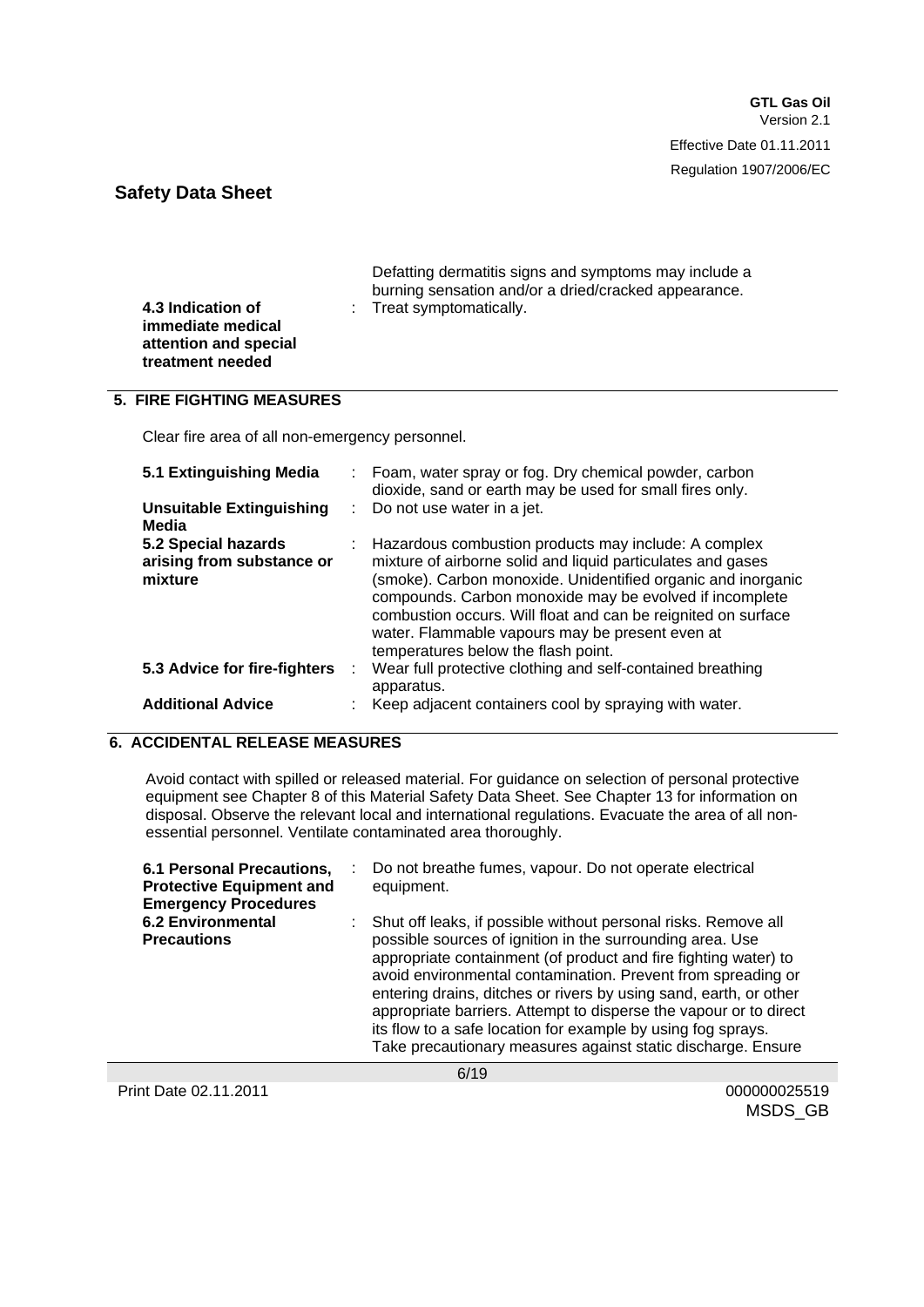| 6.3 Methods and Material<br>for Containment and<br><b>Clean Up</b> | electrical continuity by bonding and grounding (earthing) all<br>equipment.<br>For small liquid spills (< 1 drum), transfer by mechanical means<br>to a labelled, sealable container for product recovery or safe<br>disposal. Allow residues to evaporate or soak up with an<br>appropriate absorbent material and dispose of safely. Remove<br>contaminated soil and dispose of safely.<br>For large liquid spills (> 1 drum), transfer by mechanical means<br>such as vacuum truck to a salvage tank for recovery or safe<br>disposal. Do not flush away residues with water. Retain as<br>contaminated waste. Allow residues to evaporate or soak up<br>with an appropriate absorbent material and dispose of safely.<br>Remove contaminated soil and dispose of safely. Shovel into a<br>suitable clearly marked container for disposal or reclamation in<br>accordance with local regulations. |
|--------------------------------------------------------------------|------------------------------------------------------------------------------------------------------------------------------------------------------------------------------------------------------------------------------------------------------------------------------------------------------------------------------------------------------------------------------------------------------------------------------------------------------------------------------------------------------------------------------------------------------------------------------------------------------------------------------------------------------------------------------------------------------------------------------------------------------------------------------------------------------------------------------------------------------------------------------------------------------|
| <b>Additional Advice</b>                                           | Notify authorities if any exposure to the general public or the<br>environment occurs or is likely to occur. Local authorities<br>should be advised if significant spillages cannot be contained.<br>Maritime spillages should be dealt with using a Shipboard Oil<br>Pollution Emergency Plan (SOPEP), as required by MARPOL<br>Annex 1 Regulation 26.                                                                                                                                                                                                                                                                                                                                                                                                                                                                                                                                              |

### **7. HANDLING AND STORAGE**

| <b>General Precautions</b>                         | Avoid breathing vapours or contact with material. Only use in<br>well ventilated areas. Wash thoroughly after handling. For<br>guidance on selection of personal protective equipment see<br>Chapter 8 of this Material Safety Data Sheet. Use the<br>information in this data sheet as input to a risk assessment of<br>local circumstances to help determine appropriate controls for<br>safe handling, storage and disposal of this material. Air-dry<br>contaminated clothing in a well-ventilated area before<br>laundering. Properly dispose of any contaminated rags or<br>cleaning materials in order to prevent fires. Prevent spillages.<br>Use local exhaust ventilation if there is risk of inhalation of<br>vapours, mists or aerosols. Never siphon by mouth.<br>Contaminated leather articles including shoes cannot be<br>decontaminated and should be destroyed to prevent reuse. For<br>comprehensive advice on handling, product transfer, storage<br>and tank cleaning refer to the product supplier.<br>Maintenance and Fuelling Activities - Avoid inhalation of<br>vapours and contact with skin. |  |
|----------------------------------------------------|--------------------------------------------------------------------------------------------------------------------------------------------------------------------------------------------------------------------------------------------------------------------------------------------------------------------------------------------------------------------------------------------------------------------------------------------------------------------------------------------------------------------------------------------------------------------------------------------------------------------------------------------------------------------------------------------------------------------------------------------------------------------------------------------------------------------------------------------------------------------------------------------------------------------------------------------------------------------------------------------------------------------------------------------------------------------------------------------------------------------------|--|
| <b>7.1 Precautions for Safe</b><br><b>Handling</b> | Avoid inhaling vapour and/or mists. Avoid prolonged or<br>repeated contact with skin. When using do not eat or drink.                                                                                                                                                                                                                                                                                                                                                                                                                                                                                                                                                                                                                                                                                                                                                                                                                                                                                                                                                                                                    |  |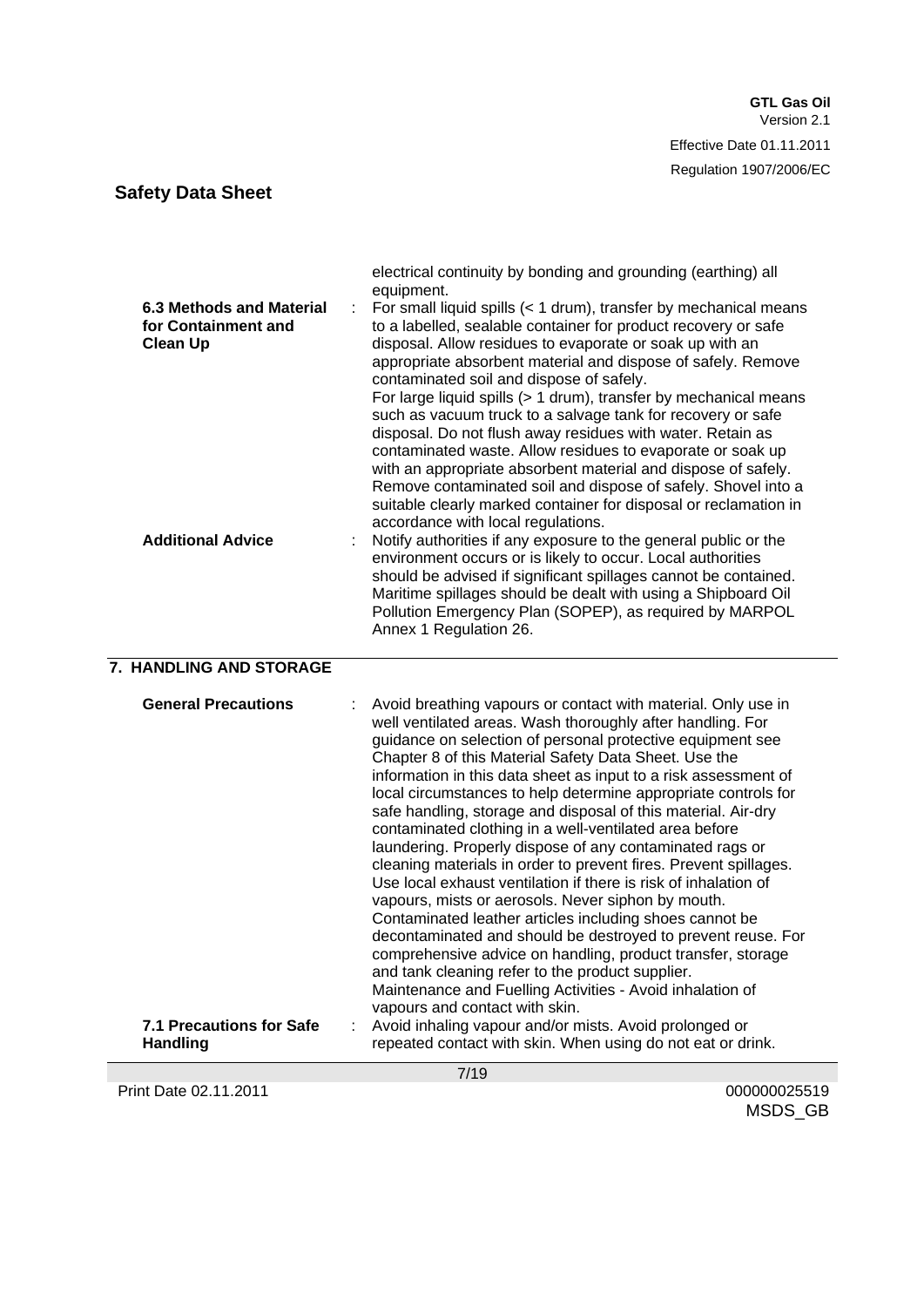| 7.2 Conditions for safe<br>storage, including any<br>incompatibilities | Extinguish any naked flames. Do not smoke. Remove ignition<br>sources. Avoid sparks. Earth all equipment. Electrostatic<br>charges may be generated during pumping. Electrostatic<br>discharge may cause fire. Not expected to be a health hazard<br>when used under normal conditions. The vapour is heavier<br>than air, spreads along the ground and distant ignition is<br>possible.<br>Drum and small container storage: Drums should be stacked to<br>a maximum of 3 high. Use properly labelled and closeable<br>containers. Tank storage: Tanks must be specifically designed<br>for use with this product. Bulk storage tanks should be diked<br>(bunded). Locate tanks away from heat and other sources of<br>ignition. Must be stored in a diked (bunded) well-ventilated<br>area, away from sunlight, ignition sources and other sources of<br>heat. The vapour is heavier than air. Beware of accumulation in<br>pits and confined spaces.<br>Keep in a bunded area with a sealed (low permeability) floor, to<br>provide containment against spillage. Prevent ingress of water. |
|------------------------------------------------------------------------|------------------------------------------------------------------------------------------------------------------------------------------------------------------------------------------------------------------------------------------------------------------------------------------------------------------------------------------------------------------------------------------------------------------------------------------------------------------------------------------------------------------------------------------------------------------------------------------------------------------------------------------------------------------------------------------------------------------------------------------------------------------------------------------------------------------------------------------------------------------------------------------------------------------------------------------------------------------------------------------------------------------------------------------------------------------------------------------------|
| <b>7.3 Specific End Uses</b>                                           | Please refer to Ch16 and/or the annexes for the registered<br>uses under REACH.                                                                                                                                                                                                                                                                                                                                                                                                                                                                                                                                                                                                                                                                                                                                                                                                                                                                                                                                                                                                                |
| <b>Additional Information</b>                                          | Exposure to this product should be reduced as low as<br>reasonably practicable. Reference should be made to the                                                                                                                                                                                                                                                                                                                                                                                                                                                                                                                                                                                                                                                                                                                                                                                                                                                                                                                                                                                |
| <b>Product Transfer</b>                                                | Health and Safety Executive's publication "COSHH Essentials".<br>Ensure that all local regulations regarding handling and storage<br>facilities are followed.<br>Avoid splash filling. Wait 2 minutes after tank filling (for tanks<br>such as those on road tanker vehicles) before opening hatches<br>or manholes. Wait 30 minutes after tank filling (for large<br>storage tanks) before opening hatches or manholes. Keep<br>containers closed when not in use. Do not use compressed air<br>for filling, discharging or handling. Contamination resulting from<br>product transfer may give rise to light hydrocarbon vapour in<br>the headspace of tanks that have previously contained<br>gasoline. This vapour may explode if there is a source of<br>ignition. Partly filled containers present a greater hazard than<br>those that are full, therefore handling, transfer and sampling<br>activities need special care.                                                                                                                                                              |
| <b>Recommended Materials</b><br>÷                                      | For containers, or container linings use mild steel, stainless<br>steel. Aluminium may also be used for applications where it                                                                                                                                                                                                                                                                                                                                                                                                                                                                                                                                                                                                                                                                                                                                                                                                                                                                                                                                                                  |
|                                                                        | does not present an unnecessary fire hazard. Examples of<br>suitable materials are: high density polyethylene (HDPE) and<br>Viton (FKM), which have been specifically tested for<br>compatibility with this product. For container linings, use<br>amine-adduct cured epoxy paint. For seals and gaskets use:                                                                                                                                                                                                                                                                                                                                                                                                                                                                                                                                                                                                                                                                                                                                                                                  |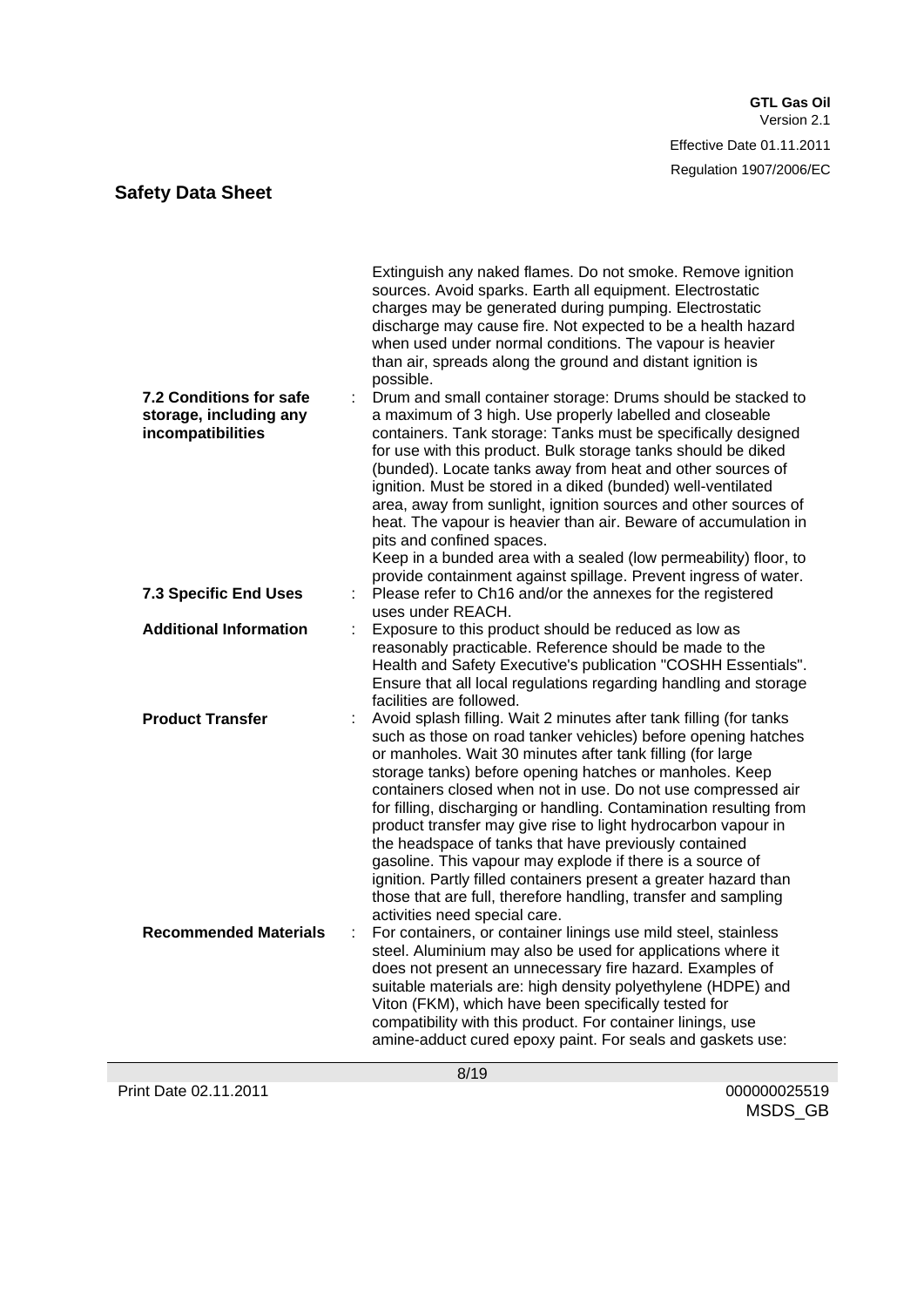|                         | graphite, PTFE, Viton A, Viton B.                                                                                                                                                                                                                                                                                                                                                                                      |
|-------------------------|------------------------------------------------------------------------------------------------------------------------------------------------------------------------------------------------------------------------------------------------------------------------------------------------------------------------------------------------------------------------------------------------------------------------|
| Unsuitable Materials    | Some synthetic materials may be unsuitable for containers or<br>container linings depending on the material specification and<br>intended use. Examples of materials to avoid are: natural<br>rubber (NR), nitrile rubber (NBR), ethylene propylene rubber<br>(EPDM), polymethyl methacrylate (PMMA), polystyrene,<br>polyvinyl chloride (PVC), polyisobutylene. However, some may<br>be suitable for glove materials. |
| <b>Container Advice</b> | : Containers, even those that have been emptied, can contain<br>explosive vapours. Do not cut, drill, grind, weld or perform<br>similar operations on or near containers.                                                                                                                                                                                                                                              |

### **8. EXPOSURE CONTROLS/PERSONAL PROTECTION**

If the American Conference of Governmental Industrial Hygienists (ACGIH) value is provided on this document, it is provided for information only.

### **8.1 Control Parameters**

|                                                     | <b>Occupational Exposure Limits</b>                                                                                                                                                                                                                                                                                                                                                                                                                                                                                                      |
|-----------------------------------------------------|------------------------------------------------------------------------------------------------------------------------------------------------------------------------------------------------------------------------------------------------------------------------------------------------------------------------------------------------------------------------------------------------------------------------------------------------------------------------------------------------------------------------------------------|
| None established.                                   |                                                                                                                                                                                                                                                                                                                                                                                                                                                                                                                                          |
| <b>Additional Information</b>                       | In the absence of a national exposure limit, the American<br>Conference of Governmental Industrial Hygienists (ACGIH)<br>recommends the following values for Diesel Fuel: TWA - 100<br>mg/m3 Critical effects based on Skin and Irritation.                                                                                                                                                                                                                                                                                              |
| 8.2 Exposure Controls<br><b>General Information</b> | The level of protection and types of controls necessary will vary<br>depending upon potential exposure conditions. Select controls<br>based on a risk assessment of local circumstances.<br>Appropriate measures include: Use sealed systems as far as<br>possible. Adequate ventilation to control airborne<br>concentrations below the exposure guidelines/limits. Local<br>exhaust ventilation is recommended. Eye washes and showers<br>for emergency use.<br>Do not ingest. If swallowed then seek immediate medical<br>assistance. |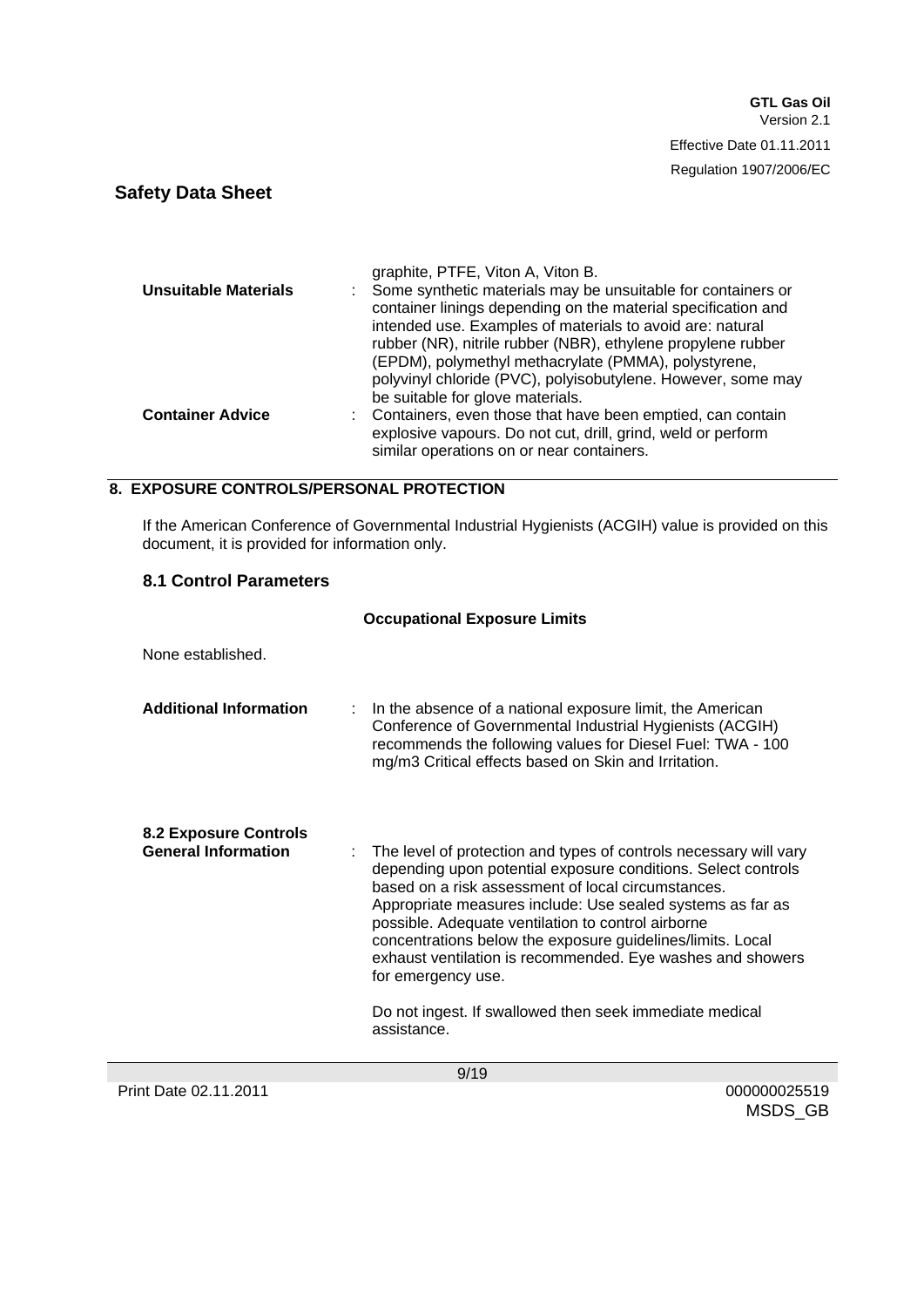| <b>Occupational Exposure Controls</b>                                                                                                                                                  |        |                                                                                                                                                                                                                                                                                                                                                                                                                                                                                                                                                                                                                                                                                                                                                                                                                                                                                                                                                                                                                                                                                                                                                                                                                                                                                                                                                                                                                                                                                                                                                                                                                                                                                                                                                                                                                                                               |  |  |
|----------------------------------------------------------------------------------------------------------------------------------------------------------------------------------------|--------|---------------------------------------------------------------------------------------------------------------------------------------------------------------------------------------------------------------------------------------------------------------------------------------------------------------------------------------------------------------------------------------------------------------------------------------------------------------------------------------------------------------------------------------------------------------------------------------------------------------------------------------------------------------------------------------------------------------------------------------------------------------------------------------------------------------------------------------------------------------------------------------------------------------------------------------------------------------------------------------------------------------------------------------------------------------------------------------------------------------------------------------------------------------------------------------------------------------------------------------------------------------------------------------------------------------------------------------------------------------------------------------------------------------------------------------------------------------------------------------------------------------------------------------------------------------------------------------------------------------------------------------------------------------------------------------------------------------------------------------------------------------------------------------------------------------------------------------------------------------|--|--|
| <b>Personal Protective</b><br><b>Equipment</b><br><b>Eye Protection</b><br><b>Hand Protection</b><br><b>Body protection</b><br><b>Respiratory Protection</b><br><b>Thermal Hazards</b> | t<br>÷ | Personal protective equipment (PPE) should meet<br>recommended national standards. Check with PPE suppliers.<br>Chemical splash goggles (chemical monogoggles).<br>Approved to EU Standard EN166.<br>Personal hygiene is a key element of effective hand care.<br>Gloves must only be worn on clean hands. After using gloves,<br>hands should be washed and dried thoroughly. Application of a<br>non-perfumed moisturizer is recommended. Suitability and<br>durability of a glove is dependent on usage, e.g. frequency and<br>duration of contact, chemical resistance of glove material,<br>glove thickness, dexterity. Always seek advice from glove<br>suppliers. Contaminated gloves should be replaced.<br>Select gloves tested to a relevant standard (e.g. Europe<br>EN374, US F739). When prolonged or frequent repeated<br>contact occurs, Nitrile gloves may be suitable. (Breakthrough<br>time of > 240 minutes.) For incidental contact/splash protection<br>Neoprene, PVC gloves may be suitable.<br>Chemical resistant gloves/gauntlets, boots, and apron (where<br>risk of splashing).<br>If engineering controls do not maintain airborne concentrations<br>to a level which is adequate to protect worker health, select<br>respiratory protection equipment suitable for the specific<br>conditions of use and meeting relevant legislation. Check with<br>respiratory protective equipment suppliers. Where air-filtering<br>respirators are unsuitable (e.g. airborne concentrations are<br>high, risk of oxygen deficiency, confined space) use<br>appropriate positive pressure breathing apparatus. Where air-<br>filtering respirators are suitable, select an appropriate<br>combination of mask and filter. All respiratory protection<br>equipment and use must be in accordance with local<br>regulations.<br>Not applicable. |  |  |
|                                                                                                                                                                                        |        |                                                                                                                                                                                                                                                                                                                                                                                                                                                                                                                                                                                                                                                                                                                                                                                                                                                                                                                                                                                                                                                                                                                                                                                                                                                                                                                                                                                                                                                                                                                                                                                                                                                                                                                                                                                                                                                               |  |  |
| <b>Monitoring Methods</b>                                                                                                                                                              |        | Monitoring of the concentration of substances in the breathing<br>zone of workers or in the general workplace may be required to<br>confirm compliance with an OEL and adequacy of exposure<br>controls. For some substances biological monitoring may also<br>be appropriate.                                                                                                                                                                                                                                                                                                                                                                                                                                                                                                                                                                                                                                                                                                                                                                                                                                                                                                                                                                                                                                                                                                                                                                                                                                                                                                                                                                                                                                                                                                                                                                                |  |  |
| <b>Environmental Exposure Controls</b><br><b>Environmental exposure</b><br>control measures                                                                                            | ÷      | Local guidelines on emission limits for volatile substances must<br>be observed for the discharge of exhaust air containing vapour.                                                                                                                                                                                                                                                                                                                                                                                                                                                                                                                                                                                                                                                                                                                                                                                                                                                                                                                                                                                                                                                                                                                                                                                                                                                                                                                                                                                                                                                                                                                                                                                                                                                                                                                           |  |  |
| 10/19                                                                                                                                                                                  |        |                                                                                                                                                                                                                                                                                                                                                                                                                                                                                                                                                                                                                                                                                                                                                                                                                                                                                                                                                                                                                                                                                                                                                                                                                                                                                                                                                                                                                                                                                                                                                                                                                                                                                                                                                                                                                                                               |  |  |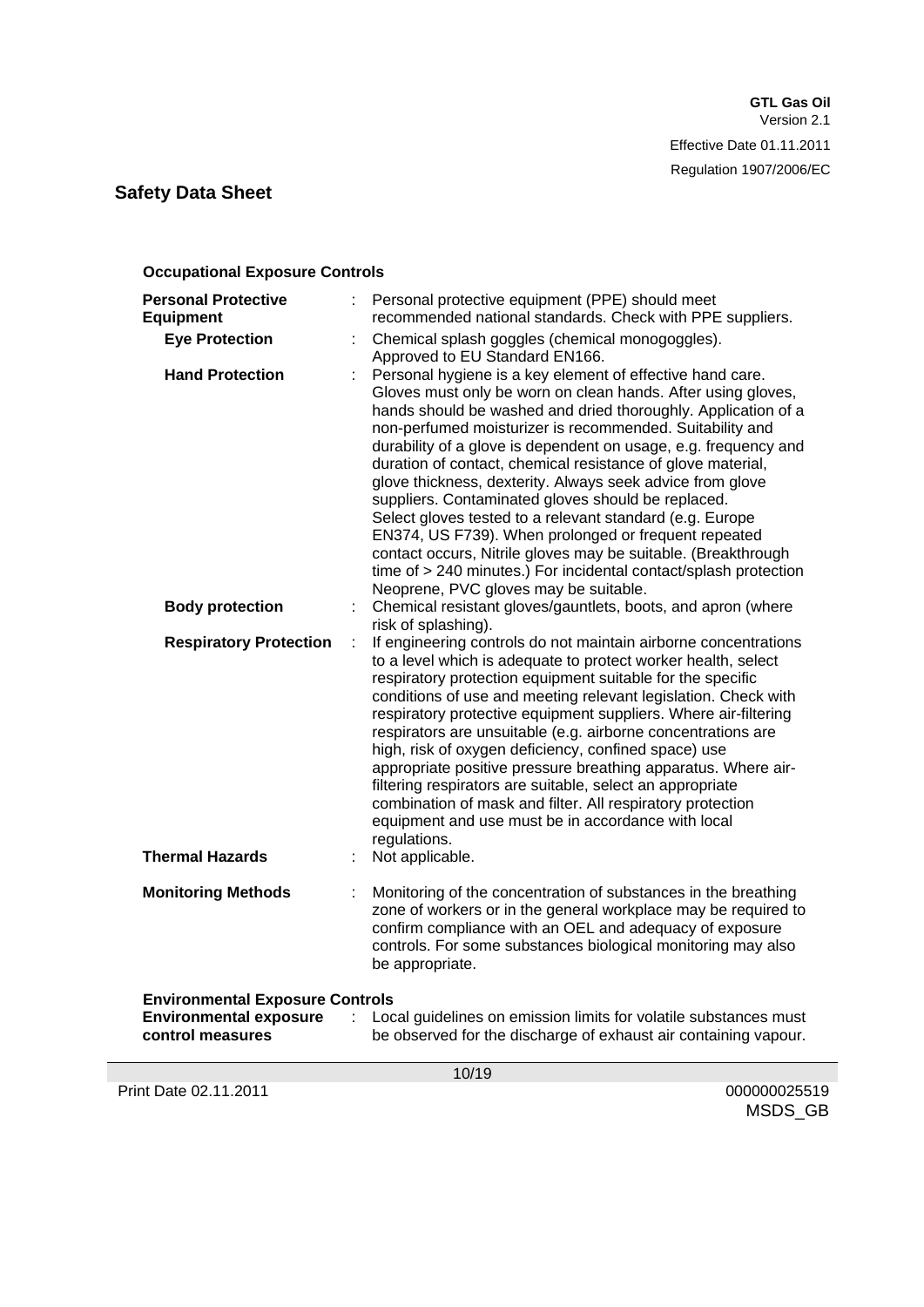| <b>Consumer Exposure Controls</b> |                                                                  |
|-----------------------------------|------------------------------------------------------------------|
| <b>Exposure Control</b>           | : If repeated and/or prolonged skin exposure to the substance is |
| <b>Measures for Consumers</b>     | likely, then wear suitable gloves tested to EN374 and provide    |
|                                   | employee skin care programmes.                                   |

### **9. PHYSICAL AND CHEMICAL PROPERTIES**

### **9.1 Information on basic physical and chemical properties**

| Appearance                                      | Colourless. Liquid.                                                                                |
|-------------------------------------------------|----------------------------------------------------------------------------------------------------|
| Odour                                           | : Data not available.                                                                              |
| pH                                              | : Not applicable.                                                                                  |
| Initial Boiling Point and                       | : $150 - 380$ °C / 302 - 716 °F                                                                    |
| <b>Boiling Range</b>                            |                                                                                                    |
| Melting / freezing point                        | : Data not available                                                                               |
| Flash point                                     | : Typical > 55 - 75 °C / > 131 - 167 °F                                                            |
| Upper / lower Flammability                      | $: 0.5 - 5.0 %$ (V)                                                                                |
| or Explosion limits                             |                                                                                                    |
|                                                 |                                                                                                    |
|                                                 | Auto-ignition temperature : ca. 210 °C / 410 °F<br>Vapour pressure : < 0.0054 kPa at 25 °C / 77 °F |
| Specific gravity                                | : Data not available                                                                               |
| Density                                         | : ca. 760 - 780 kg/m3 at 15 °C / 59 °F                                                             |
| Water solubility                                | : Negligible.                                                                                      |
| Solubility in other solvents                    | : Data not available                                                                               |
|                                                 |                                                                                                    |
| n-octanol/water partition                       | : > 6.5                                                                                            |
| coefficient (log Pow)                           |                                                                                                    |
| Dynamic viscosity                               | : Data not available                                                                               |
|                                                 | Kinematic viscosity : $3.5 - 3.8$ mm2/s at 40 °C / 104 °F                                          |
| Evaporation rate (nBuAc=1) : Data not available |                                                                                                    |
| Decomposition                                   | : Data not available                                                                               |
| Temperature                                     |                                                                                                    |
| Flammability                                    | : Data not available                                                                               |
|                                                 |                                                                                                    |
| 9.2 Other Information                           |                                                                                                    |
| Other Information                               | : Not applicable.                                                                                  |
|                                                 |                                                                                                    |
| <b>10. STABILITY AND REACTIVITY</b>             |                                                                                                    |

|                                | 11/10                                    |
|--------------------------------|------------------------------------------|
| <b>10.2 Chemical Stability</b> | : Stable under normal conditions of use. |
| <b>10.1 Reactivity</b>         | : Stable under normal conditions of use. |

Print Date 02.11.2011 000000025519

11/19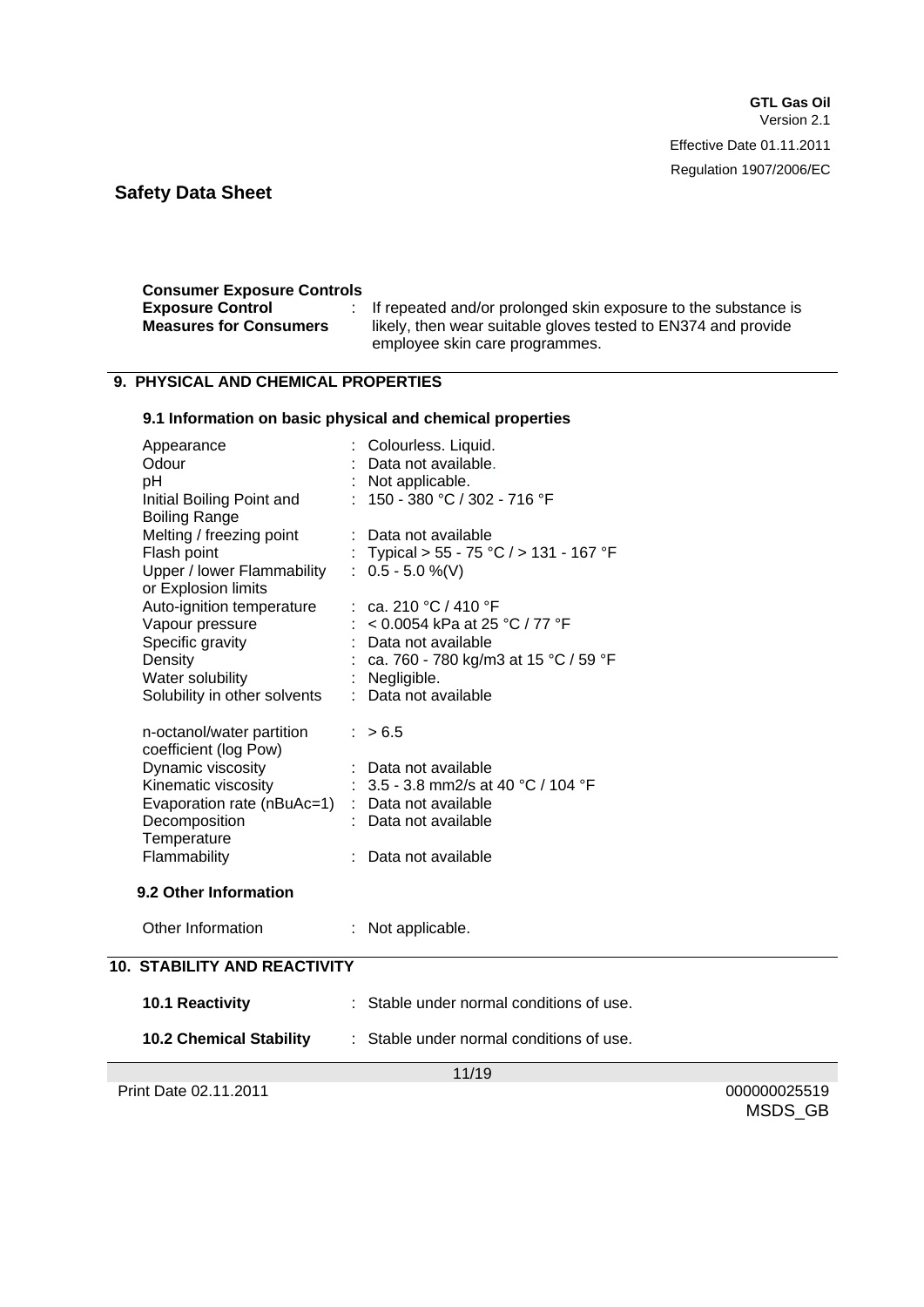| 10.3 Possibility of           |                                                                                                                                                                                               |
|-------------------------------|-----------------------------------------------------------------------------------------------------------------------------------------------------------------------------------------------|
| <b>Hazardous Reactions</b>    | Reacts with strong oxidising agents.                                                                                                                                                          |
| 10.4 Conditions to Avoid      | : Avoid heat, sparks, open flames and other ignition sources.                                                                                                                                 |
| 10.5 Incompatible             | : Strong oxidising agents.                                                                                                                                                                    |
| <b>Materials</b>              |                                                                                                                                                                                               |
| <b>10.6 Hazardous</b>         | : Hazardous decomposition products are not expected to form                                                                                                                                   |
| <b>Decomposition Products</b> | during normal storage.                                                                                                                                                                        |
|                               |                                                                                                                                                                                               |
|                               | Thermal decomposition is highly dependent on conditions. A<br>complex mixture of airborne solids, liquids and gases, including<br>carbon monoxide, carbon dioxide and other organic compounds |

thermal or oxidative degradation.

will be evolved when this material undergoes combustion or

#### **11. TOXICOLOGICAL INFORMATION**

### **11.1 Information on Toxicological effects**

| <b>Basis for Assessment</b>      |    | Information given is based on product data, a knowledge of the<br>components and the toxicology of similar products. |
|----------------------------------|----|----------------------------------------------------------------------------------------------------------------------|
| <b>Likely Routes of</b>          |    | Inhalation is the primary route of exposure although absorption                                                      |
| <b>Exposure</b>                  |    | may occur through skin contact or following accidental                                                               |
|                                  |    | ingestion.                                                                                                           |
| <b>Acute Oral Toxicity</b>       |    | Low toxicity: $LD50 > 5000$ mg/kg, Rat                                                                               |
| <b>Acute Dermal Toxicity</b>     |    | Expected to be of low toxicity: LD50 > 2000 mg/kg, Rabbit                                                            |
| <b>Acute Inhalation Toxicity</b> | ÷. | Expected to be of low toxicity if inhaled.                                                                           |
| <b>Skin Corrosion/Irritation</b> |    | Expected to be non-irritating to skin.                                                                               |
| <b>Serious Eye</b>               |    | Expected to be non-irritating to eyes.                                                                               |
| Damage/Irritation                |    |                                                                                                                      |
| <b>Respiratory Irritation</b>    | t. | Not expected to be a respiratory irritant.                                                                           |
| <b>Respiratory or Skin</b>       |    | Not expected to be a sensitiser.                                                                                     |
| <b>Sensitisation</b>             |    |                                                                                                                      |
| <b>Aspiration Hazard</b>         |    | Aspiration into the lungs when swallowed or vomited may                                                              |
|                                  |    | cause chemical pneumonitis which can be fatal.                                                                       |
|                                  |    |                                                                                                                      |
| <b>Germ Cell Mutagenicity</b>    | ÷  | Not mutagenic.                                                                                                       |
| Carcinogenicity                  | ÷  | Not expected to be carcinogenic.                                                                                     |
| <b>Reproductive and</b>          |    | Does not impair fertility. Not a developmental toxicant.                                                             |
| <b>Developmental Toxicity</b>    |    |                                                                                                                      |
| Specific target organ            |    | High concentrations may cause central nervous system                                                                 |
| toxicity - single exposure       |    | depression resulting in headaches, dizziness and nausea;                                                             |
|                                  |    | continued inhalation may result in unconsciousness and/or                                                            |
|                                  |    | death.                                                                                                               |
|                                  |    | 12/19                                                                                                                |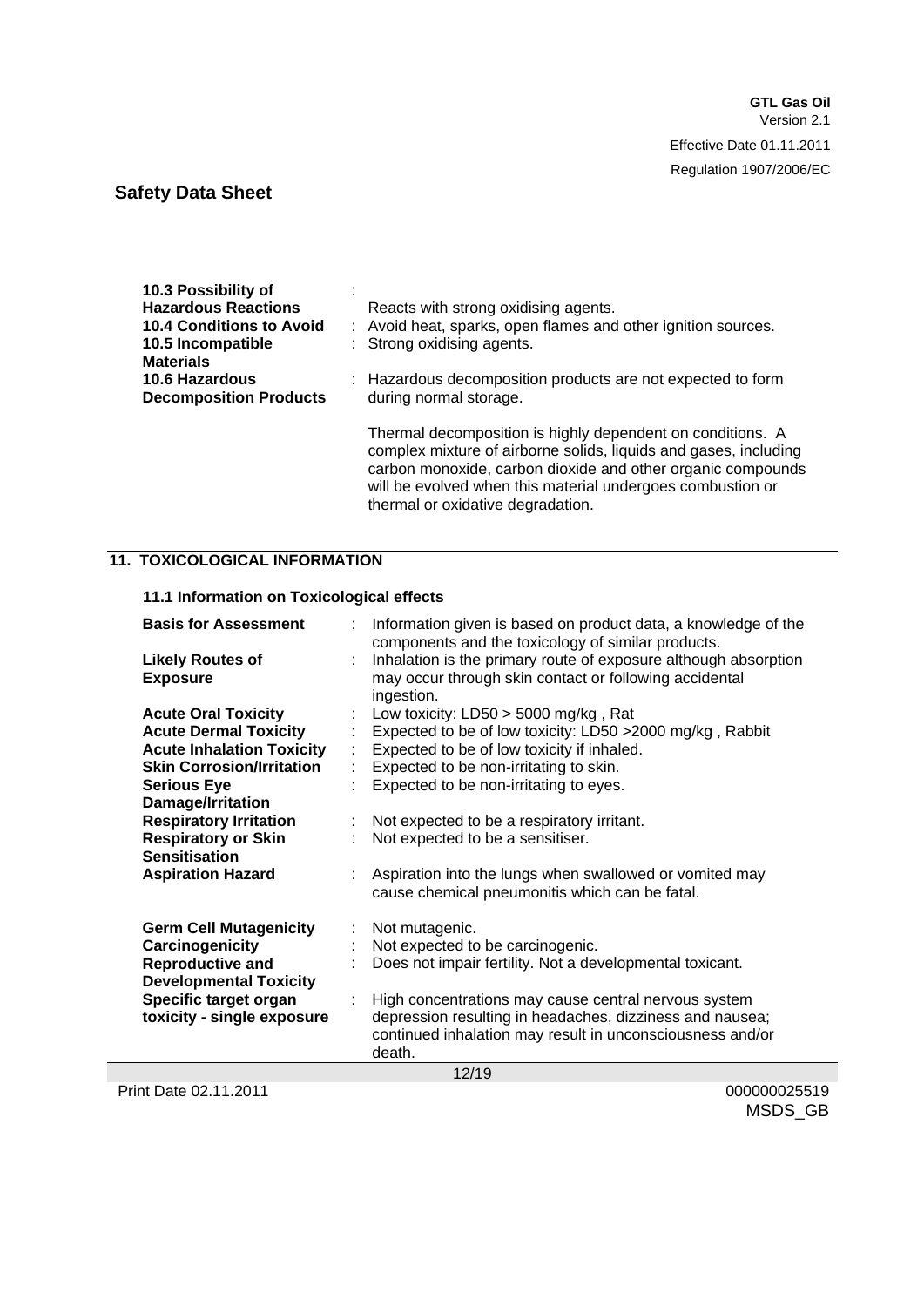| Specific target organ<br>toxicity - repeated<br>exposure | : Repeated exposure may cause skin dryness or cracking.                                                                                                                                                |
|----------------------------------------------------------|--------------------------------------------------------------------------------------------------------------------------------------------------------------------------------------------------------|
| <b>12. ECOLOGICAL INFORMATION</b>                        |                                                                                                                                                                                                        |
| <b>Basis for Assessment</b><br><b>12.1 Toxicity</b>      | Information given is based on product testing.                                                                                                                                                         |
| <b>Acute Toxicity</b>                                    | (LL/EL50 expressed as the nominal amount of product<br>required to prepare aqueous test extract).                                                                                                      |
| <b>Fish</b>                                              | Practically non toxic: LL/EL/IL50 > 100 mg/l                                                                                                                                                           |
| <b>Aquatic Invertebrates</b>                             | Practically non toxic: LL/EL/IL50 > 100 mg/l                                                                                                                                                           |
| Algae                                                    | Practically non toxic: LL/EL/IL50 > 100 mg/l                                                                                                                                                           |
| <b>Microorganisms</b>                                    | Practically non toxic: LL/EL/IL50 > 100 mg/l                                                                                                                                                           |
| <b>Chronic Toxicity</b>                                  |                                                                                                                                                                                                        |
| <b>Fish</b>                                              | $NOEC/NOEL > 100$ mg/l                                                                                                                                                                                 |
| <b>Aquatic Invertebrates</b>                             | NOEC/NOEL expected to be $> 10 - \le 100$ mg/l                                                                                                                                                         |
| 12.2 Persistence and<br>degradability                    | Readily biodegradable.                                                                                                                                                                                 |
| <b>12.3 Bioaccumulative</b><br><b>Potential</b>          | Contains constituents with the potential to bioaccumulate.                                                                                                                                             |
| 12.4 Mobility                                            | : Floats on water. Partly evaporates from water or soil surfaces,<br>but a significant proportion will remain after one day. Large<br>volumes may penetrate soil and could contaminate<br>groundwater. |
| 12.5 Result of the PBT<br>and vPvB assessment            | The substance does not fulfill all screening criteria for<br>persistence, bioaccumulation and toxicity and hence is not<br>considered to be PBT or vPvB.                                               |
| <b>12.6 Other Adverse</b><br><b>Effects</b>              | Films formed on water may affect oxygen transfer and damage<br>organisms.                                                                                                                              |

#### **13. DISPOSAL CONSIDERATIONS**

| 13.1 Waste Treatment Methods |  |
|------------------------------|--|
|                              |  |

**Material Disposal** : Recover or recycle if possible. It is the responsibility of the

13/19

Print Date 02.11.2011 000000025519

MSDS\_GB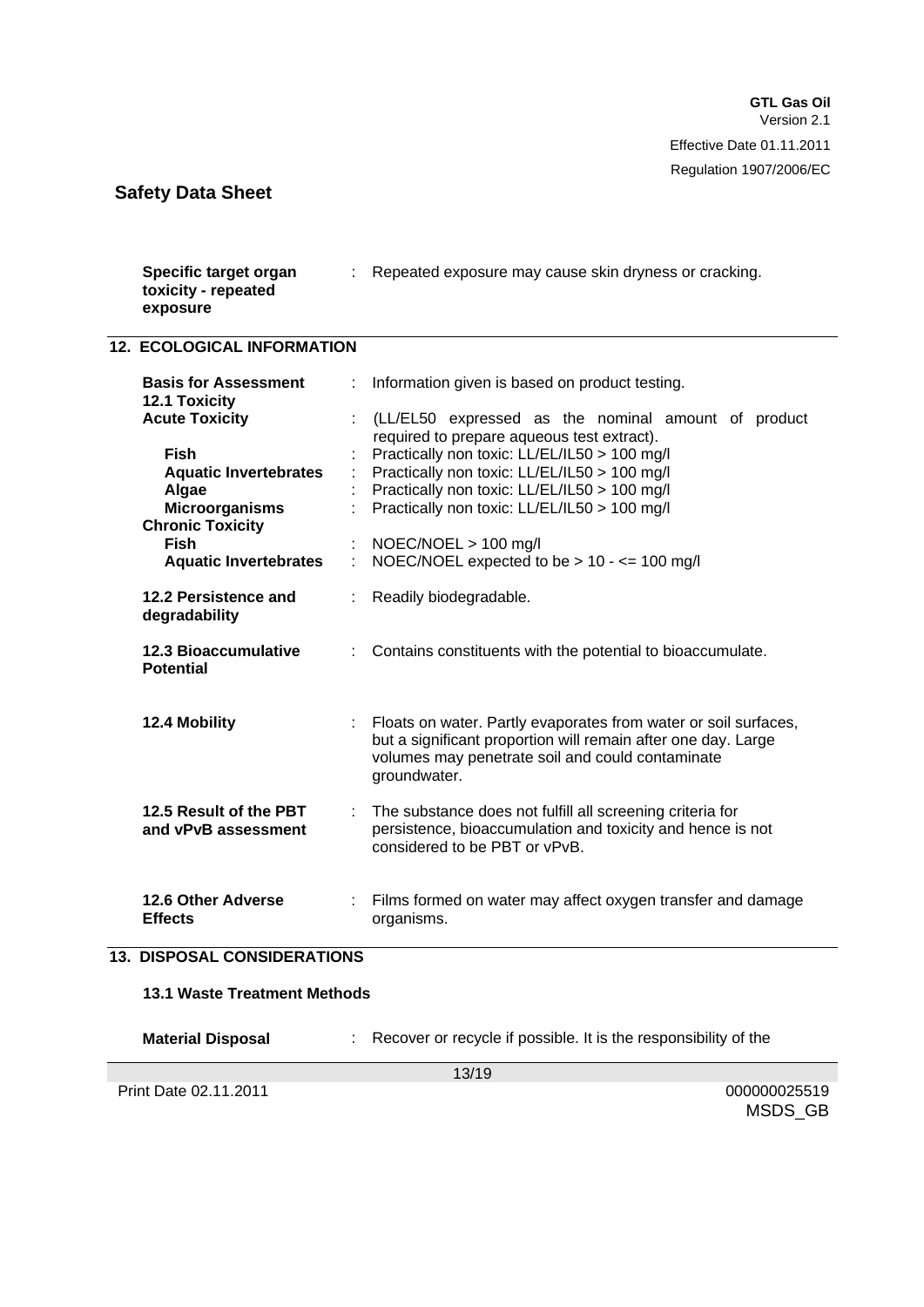|                               | waste generator to determine the toxicity and physical<br>properties of the material generated to determine the proper<br>waste classification and disposal methods in compliance with<br>applicable regulations. Do not dispose into the environment, in<br>drains or in water courses. Do not dispose of tank water<br>bottoms by allowing them to drain into the ground. This will<br>result in soil and groundwater contamination. Waste arising<br>from a spillage or tank cleaning should be disposed of in<br>accordance with prevailing regulations, preferably to a<br>recognised collector or contractor. The competence of the<br>collector or contractor should be established beforehand. |
|-------------------------------|--------------------------------------------------------------------------------------------------------------------------------------------------------------------------------------------------------------------------------------------------------------------------------------------------------------------------------------------------------------------------------------------------------------------------------------------------------------------------------------------------------------------------------------------------------------------------------------------------------------------------------------------------------------------------------------------------------|
| <b>Container Disposal</b>     | Send to drum recoverer or metal reclaimer. Drain container<br>thoroughly. After draining, vent in a safe place away from<br>sparks and fire. Residues may cause an explosion hazard if<br>heated above the flash point. Do not puncture, cut or weld<br>uncleaned drums. Do not pollute the soil, water or environment<br>with the waste container. Comply with any local recovery or<br>waste disposal regulations.                                                                                                                                                                                                                                                                                   |
| <b>Local Legislation</b><br>÷ | EU Waste Disposal Code (EWC): 13 07 01 fuel oil and diesel.<br>The number given to waste is associated with the appropriate<br>usage. The user must decide if their particular use results in<br>another waste code being assigned.<br>Disposal should be in accordance with applicable regional,<br>national, and local laws and regulations. Local regulations may<br>be more stringent than regional or national requirements and<br>must be complied with.<br>Hazardous Waste (England and Wales) Regulations 2005.                                                                                                                                                                                |

### **14. TRANSPORT INFORMATION**

| Land transport (ADR/RID):<br><b>ADR</b> |                             |                                                                                                                                                                                    |
|-----------------------------------------|-----------------------------|------------------------------------------------------------------------------------------------------------------------------------------------------------------------------------|
| 14.1 UN No.                             |                             | 1202                                                                                                                                                                               |
| 14.2 UN Proper Shipping<br>Name         |                             | <b>GAS OIL</b>                                                                                                                                                                     |
| 14.3 Transport Hazard<br>Class          |                             | $\therefore$ 3                                                                                                                                                                     |
| 14.4 Packing group                      |                             | $\pm$ 111                                                                                                                                                                          |
| Danger label (primary risk)             |                             | $\therefore$ 3                                                                                                                                                                     |
| 14.5 Environmental Hazard               | $\mathcal{C}_{\mathcal{A}}$ | No.                                                                                                                                                                                |
| 14.6 Special Precautions<br>for user    |                             | Special Precautions: Refer to Chapter 7, Handling & Storage,<br>for special precautions which a user needs to be aware of or<br>needs to comply with in connection with transport. |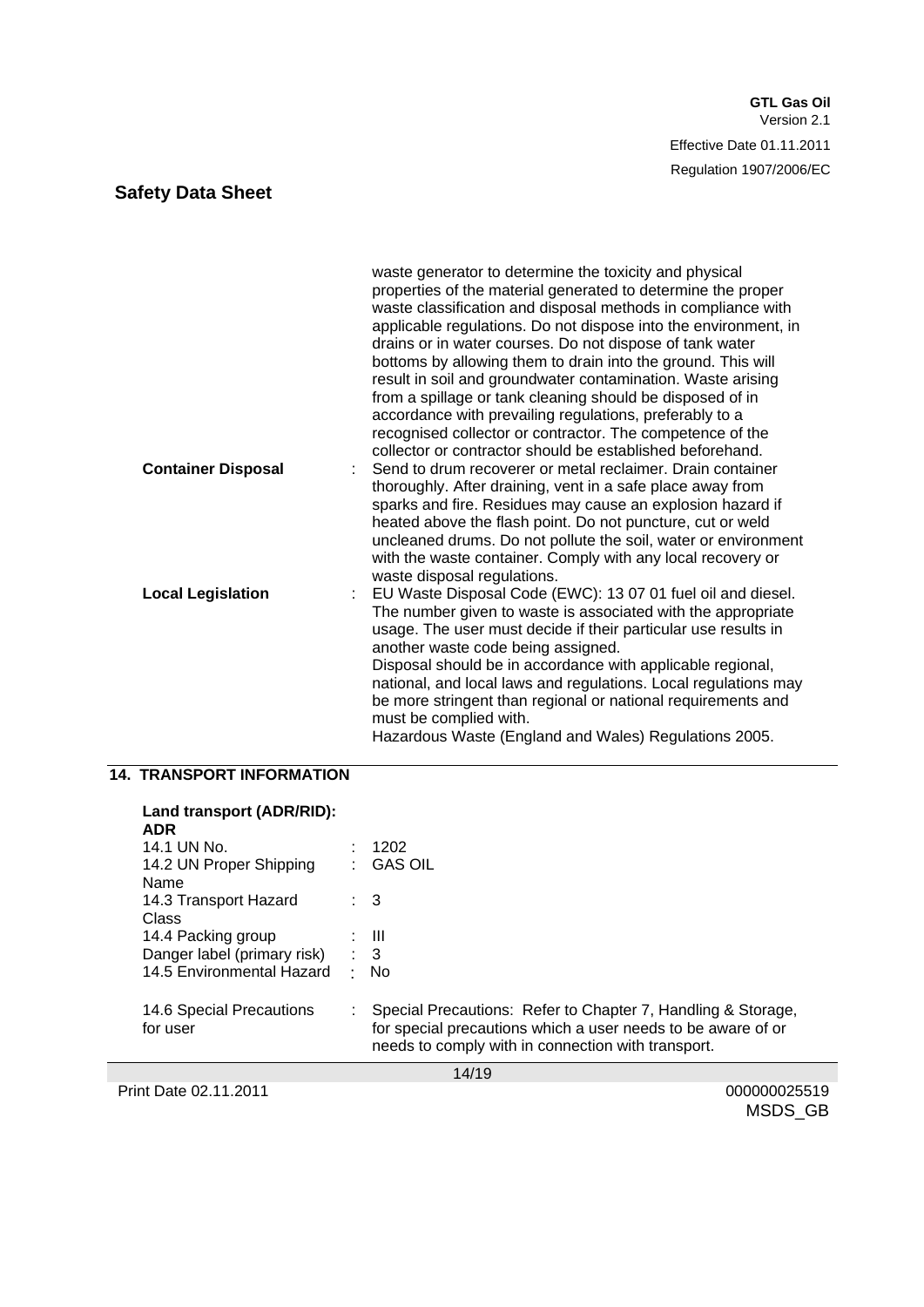#### **RID**

| 14.1 UN No.<br>14.2 UN Proper Shipping |    | 1202<br>: GAS OIL |
|----------------------------------------|----|-------------------|
| Name                                   |    |                   |
| 14.3 Transport Hazard                  |    | : 3               |
| Class                                  |    |                   |
| 14.4 Packing group                     |    | : III             |
| Danger label (primary risk)            | t. | -3                |
| 14.5 Environmental Hazard              | ٠  | N٥                |

#### **Inland waterways transport (ADN):**

| 14.1 UN No.                        |   | 1202                                                         |
|------------------------------------|---|--------------------------------------------------------------|
| 14.2 UN Proper Shipping            |   | <b>GAS OIL</b>                                               |
| Name                               |   |                                                              |
| 14.3 Transport Hazard              |   | $\therefore$ 3                                               |
| Class                              |   |                                                              |
| 14.4 Packing group                 |   | Ш                                                            |
| Danger label (primary risk)        |   | 3                                                            |
| Danger label (subsidiary           |   | -F                                                           |
| risk)<br>14.5 Environmental Hazard | ٠ | No                                                           |
|                                    |   |                                                              |
| 14.6 Special Precautions           |   | Special Precautions: Refer to Chapter 7, Handling & Storage, |
| for user                           |   | for special precautions which a user needs to be aware of or |
|                                    |   | needs to comply with in connection with transport.           |
|                                    |   |                                                              |
| Sea transport (IMDG Code):         |   |                                                              |
| 14.1 UN No.                        |   | <b>UN 1202</b>                                               |
| 14.2 UN Proper Shipping            |   | <b>GAS OIL</b>                                               |
| Name                               |   |                                                              |
| 14.3 Transport Hazard              |   | 3                                                            |
| Class                              |   |                                                              |
| 14.4 Packing group                 |   | $\mathbf{III}$                                               |
| 14.5 Marine pollutant              |   | No                                                           |
|                                    |   |                                                              |
| 14.6 Special Precautions           |   | Special Precautions: Refer to Chapter 7, Handling & Storage, |
| for user                           |   | for special precautions which a user needs to be aware of or |
|                                    |   | needs to comply with in connection with transport.           |
| Air transport (IATA):              |   |                                                              |
| 14.1 UN No.                        |   | 1202                                                         |
| 14.2 UN Proper Shipping            |   | Gas oil                                                      |
|                                    |   |                                                              |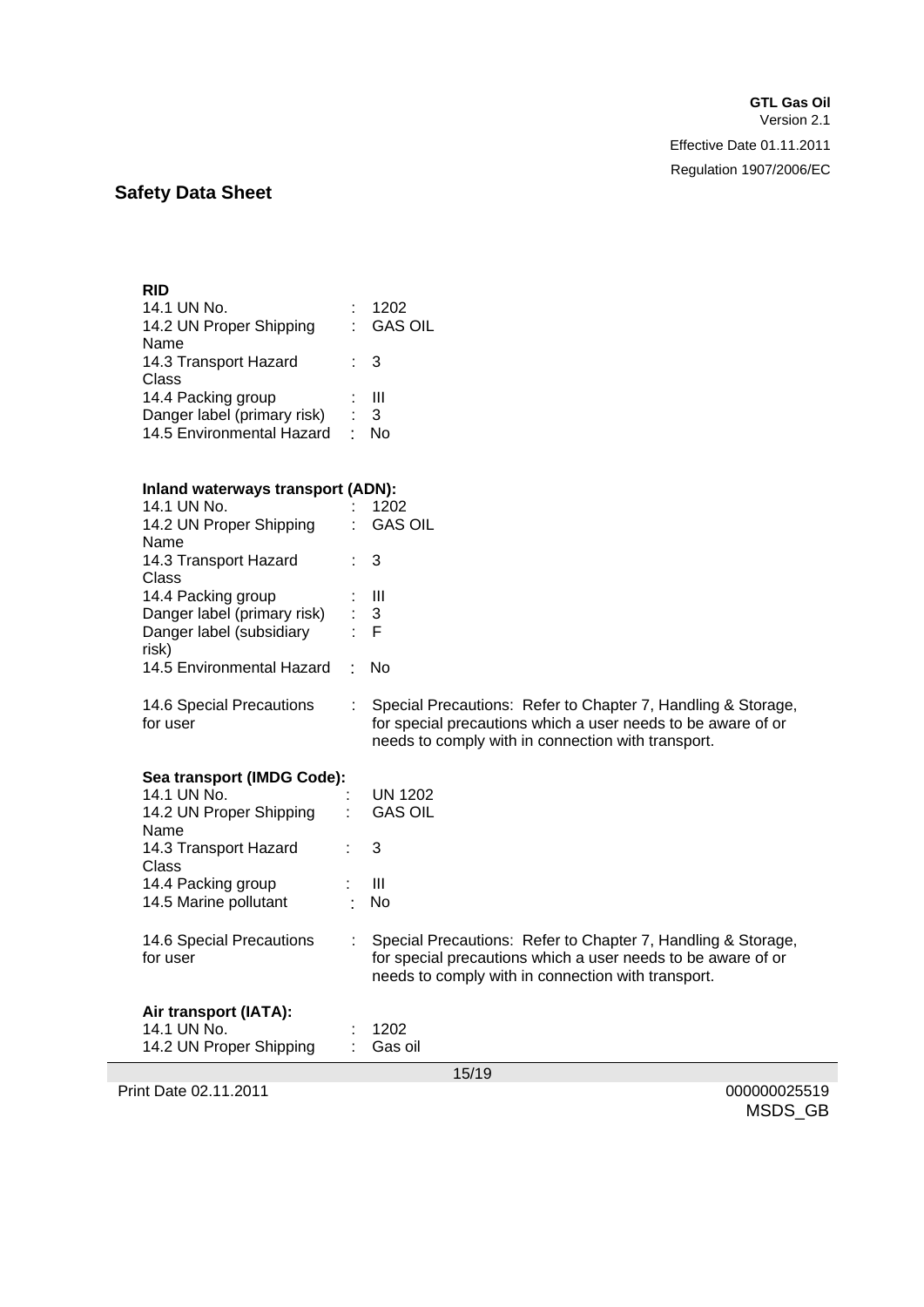| Name                                            |    |                                                                                                                                                    |
|-------------------------------------------------|----|----------------------------------------------------------------------------------------------------------------------------------------------------|
| 14.3 Transport Hazard                           |    | $\therefore$ 3                                                                                                                                     |
| Class                                           |    |                                                                                                                                                    |
| 14.4 Packing group                              |    | : III                                                                                                                                              |
| 14.6 Special Precautions                        |    | Special Precautions: Refer to Chapter 7, Handling & Storage,                                                                                       |
| for user                                        |    | for special precautions which a user needs to be aware of or                                                                                       |
|                                                 |    | needs to comply with in connection with transport.                                                                                                 |
| Sea (Annex II of MARPOL 73/78 and the IBC code) |    |                                                                                                                                                    |
| <b>Pollution Category</b>                       |    | : Not applicable.                                                                                                                                  |
| Ship Type                                       |    | Not applicable.                                                                                                                                    |
| <b>Product Name</b>                             |    | : Not applicable.                                                                                                                                  |
| <b>Special Precaution</b>                       | ÷. | Not applicable.                                                                                                                                    |
| <b>Additional Information</b>                   | t. | MARPOL Annex 1 rules apply for bulk shipments by sea. For<br>bulk shipping this product has been classified under Annex I<br>(Groups 6-19 Gasoil). |
|                                                 |    |                                                                                                                                                    |

### **15. REGULATORY INFORMATION**

The regulatory information is not intended to be comprehensive. Other regulations may apply to this material.

#### **15.1 Safety, health and environmental regulations/legislation specific for the substance or mixture**

#### **Other regulatory Information**

#### **Chemical Inventory Status**

| <b>EINECS</b><br><b>TSCA</b><br>JEX (JP)<br>DSL<br>AICS<br>INV (CN)<br>KECI (KR)<br>PICCS (PH) | Listed.<br>Listed.<br>: Listed.<br>: Listed.<br>: Listed.<br>: Listed.<br>: Listed.<br>: Listed. |
|------------------------------------------------------------------------------------------------|--------------------------------------------------------------------------------------------------|
| <b>NZIOC</b>                                                                                   | Listed.                                                                                          |

Other Information : Environmental Protection Act 1990 (as amended). Health and Safety at Work Act 1974. Consumers Protection Act 1987. Control of Pollution Act 1974. Environmental Act 1995.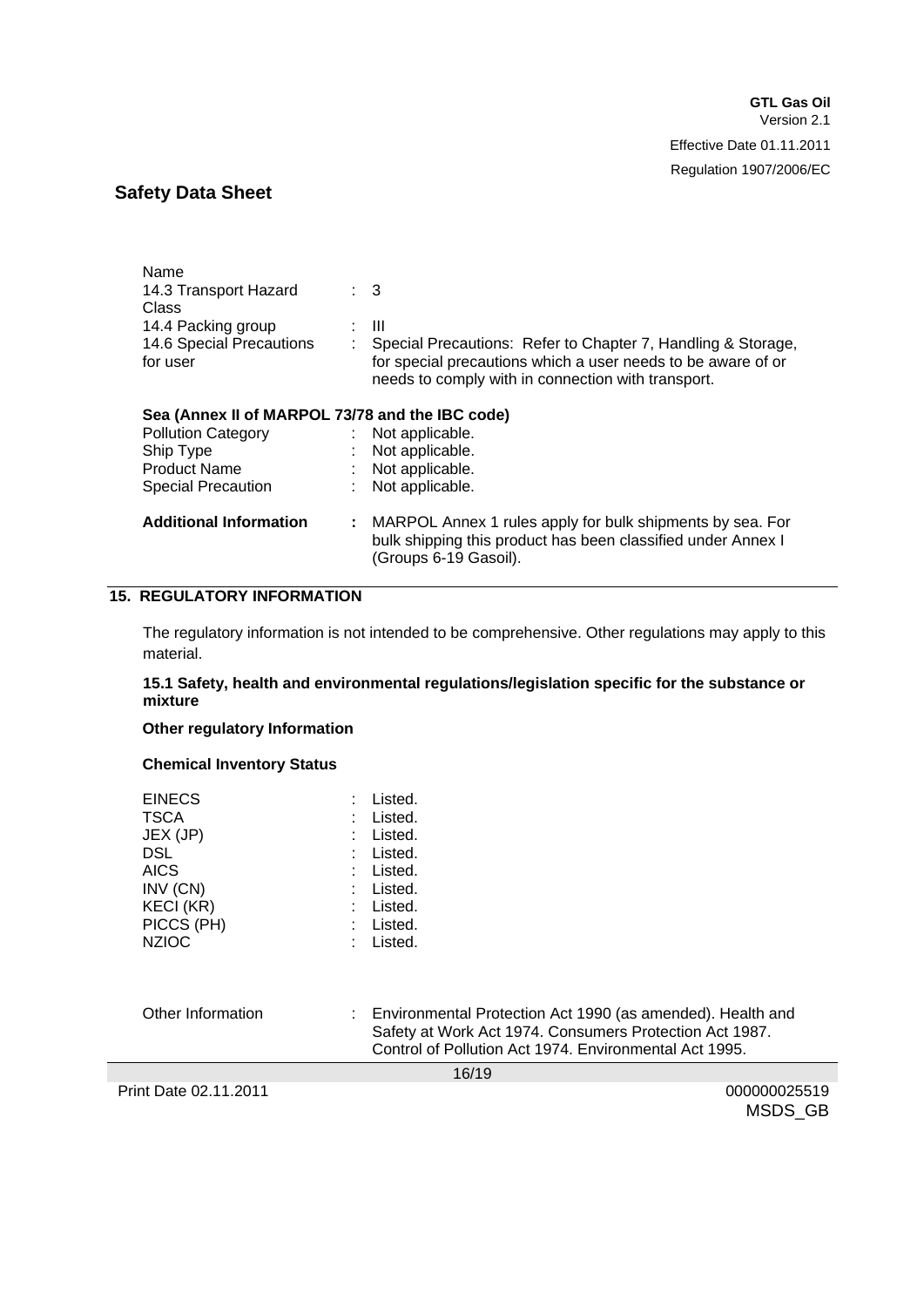| <b>15.2 Chemical Safety</b> | Factories Act 1961. Carriage of Dangerous Goods by Road<br>and Rail (Classification, Packaging and Labelling) Regulations.<br>Chemicals (Hazard Information and Packaging for Supply)<br>Regulations 2002. Control of Substances Hazardous to Health<br>Regulations 1994 (as amended). Road Traffic (Carriage of<br>Dangerous Substances in Packages) Regulations. Merchant<br>Shipping (Dangerous Goods and Marine Pollutants)<br>Regulations. Road Traffic (Carriage of Dangerous Substances<br>in Road Tankers in Tank Containers) Regulations. Road Traffic<br>(Training of Drivers of Vehicles Carrying Dangerous Goods)<br>Regulations. Reporting of Injuries, Diseases and Dangerous<br>Occurrences Regulations. Health and Safety (First Aid)<br>Regulations 1981. Personal Protective Equipment (EC<br>Directive) Regulations 1992. Personal Protective Equipment at<br>Work Regulations 1992.<br>A Chemical Safety Assessment was performed for this |
|-----------------------------|----------------------------------------------------------------------------------------------------------------------------------------------------------------------------------------------------------------------------------------------------------------------------------------------------------------------------------------------------------------------------------------------------------------------------------------------------------------------------------------------------------------------------------------------------------------------------------------------------------------------------------------------------------------------------------------------------------------------------------------------------------------------------------------------------------------------------------------------------------------------------------------------------------------------------------------------------------------|
| <b>Assessment</b>           | substance.                                                                                                                                                                                                                                                                                                                                                                                                                                                                                                                                                                                                                                                                                                                                                                                                                                                                                                                                                     |

# **16. OTHER INFORMATION**

#### **R-phrase(s)**

| _______<br>R65 | Harmful: may cause lung damage if swallowed.          |
|----------------|-------------------------------------------------------|
| R66            | Repeated exposure may cause skin dryness or cracking. |

#### **CLP Hazard Statements**

| H <sub>226</sub> | Flammable liquid and vapor.                   |
|------------------|-----------------------------------------------|
| H <sub>304</sub> | May be fatal if swallowed and enters airways. |

### **Identified Uses according to the Use Descriptor System**

| Uses - Worker<br>Title   | ÷ | - Industrial<br>Formulation & (re)packing of substances and mixtures<br>Use as a fuel |
|--------------------------|---|---------------------------------------------------------------------------------------|
| Uses - Worker<br>Title   | ÷ | - Professional<br>Use as a fuel                                                       |
| Uses - Consumer<br>Title | ÷ | - Consumer<br>Use as a fuel                                                           |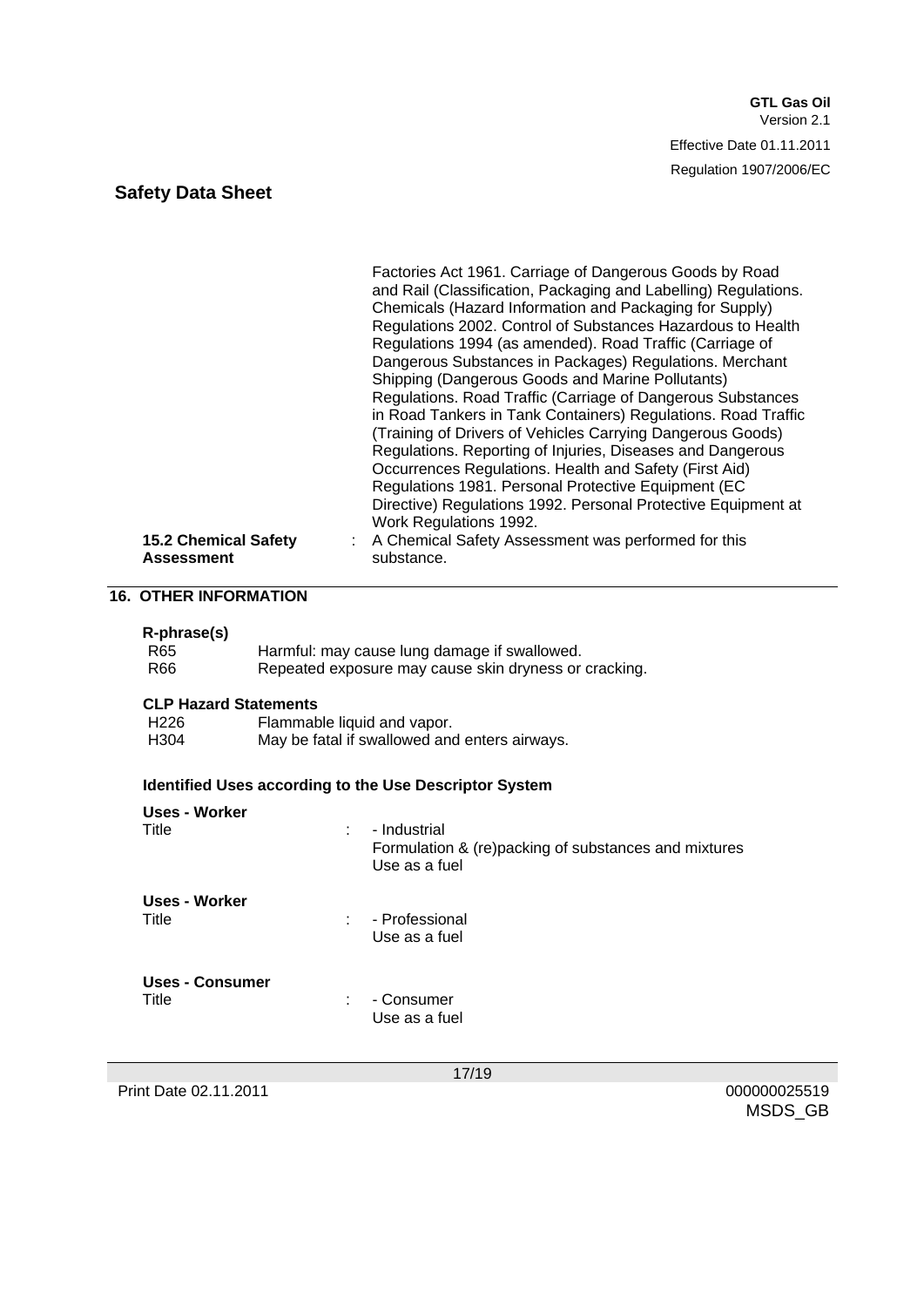| Recommended<br><b>Restrictions on Use</b><br>(Advice Against) |   | This product must not be used in applications other than those<br>recommended in Section 1, without first seeking the advice of<br>the supplier.                                                                                                                                                                                                                                                                                                                                                                                                                                                                                                                                                                                                                                                                                                                                                                                                                                                                                                                                                                                                                                                                                                                                    |
|---------------------------------------------------------------|---|-------------------------------------------------------------------------------------------------------------------------------------------------------------------------------------------------------------------------------------------------------------------------------------------------------------------------------------------------------------------------------------------------------------------------------------------------------------------------------------------------------------------------------------------------------------------------------------------------------------------------------------------------------------------------------------------------------------------------------------------------------------------------------------------------------------------------------------------------------------------------------------------------------------------------------------------------------------------------------------------------------------------------------------------------------------------------------------------------------------------------------------------------------------------------------------------------------------------------------------------------------------------------------------|
| <b>Additional Information</b><br><b>Other Information</b>     | ÷ | This document contains important information to ensure the<br>safe storage, handling and use of this product. The information<br>in this document should be brought to the attention of the<br>person in your organisation responsible for advising on safety<br>matters.<br>This product is classified as R65 (Harmful: may cause lung<br>damage if swallowed) respectively H304 (May be fatal if<br>swallowed and enters airways). The risk relates to potential for<br>aspiration. The risk arising from aspiration hazard is solely<br>related to the physico-chemical properties of the substance.<br>The risk can therefore be controlled by implementing risk<br>management measures tailored to this specific hazard. An<br>exposure scenario is not presented. This product is classified<br>as R66 / EUH066 (Repeated exposure may cause skin<br>dryness or cracking). The risk relates to the potential for<br>repeated or prolonged dermal contact. The risk arising from<br>contact is solely related to the physico-chemical properties of<br>the substance. The risk can therefore be controlled by<br>implementing risk management measures tailored to this<br>specific hazard and included within Chapter 8 of the SDS. An<br>exposure scenario is not presented. |
| <b>Further Information</b>                                    |   | This product is intended for use in closed systems only.                                                                                                                                                                                                                                                                                                                                                                                                                                                                                                                                                                                                                                                                                                                                                                                                                                                                                                                                                                                                                                                                                                                                                                                                                            |
| <b>MSDS Distribution</b><br><b>MSDS Version Number</b>        | t | The information in this document should be made available to<br>all who may handle the product.<br>2.1                                                                                                                                                                                                                                                                                                                                                                                                                                                                                                                                                                                                                                                                                                                                                                                                                                                                                                                                                                                                                                                                                                                                                                              |
| <b>MSDS Effective Date</b>                                    |   | 01.11.2011                                                                                                                                                                                                                                                                                                                                                                                                                                                                                                                                                                                                                                                                                                                                                                                                                                                                                                                                                                                                                                                                                                                                                                                                                                                                          |
| <b>MSDS Revisions</b>                                         |   | A vertical bar ( ) in the left margin indicates an amendment<br>from the previous version.                                                                                                                                                                                                                                                                                                                                                                                                                                                                                                                                                                                                                                                                                                                                                                                                                                                                                                                                                                                                                                                                                                                                                                                          |
| <b>MSDS Regulation</b><br><b>Disclaimer</b>                   |   | Regulation 1907/2006/EC<br>This information is based on our current knowledge and is<br>intended to describe the product for the purposes of health,<br>safety and environmental requirements only. It should not<br>therefore be construed as guaranteeing any specific property<br>of the product.                                                                                                                                                                                                                                                                                                                                                                                                                                                                                                                                                                                                                                                                                                                                                                                                                                                                                                                                                                                |